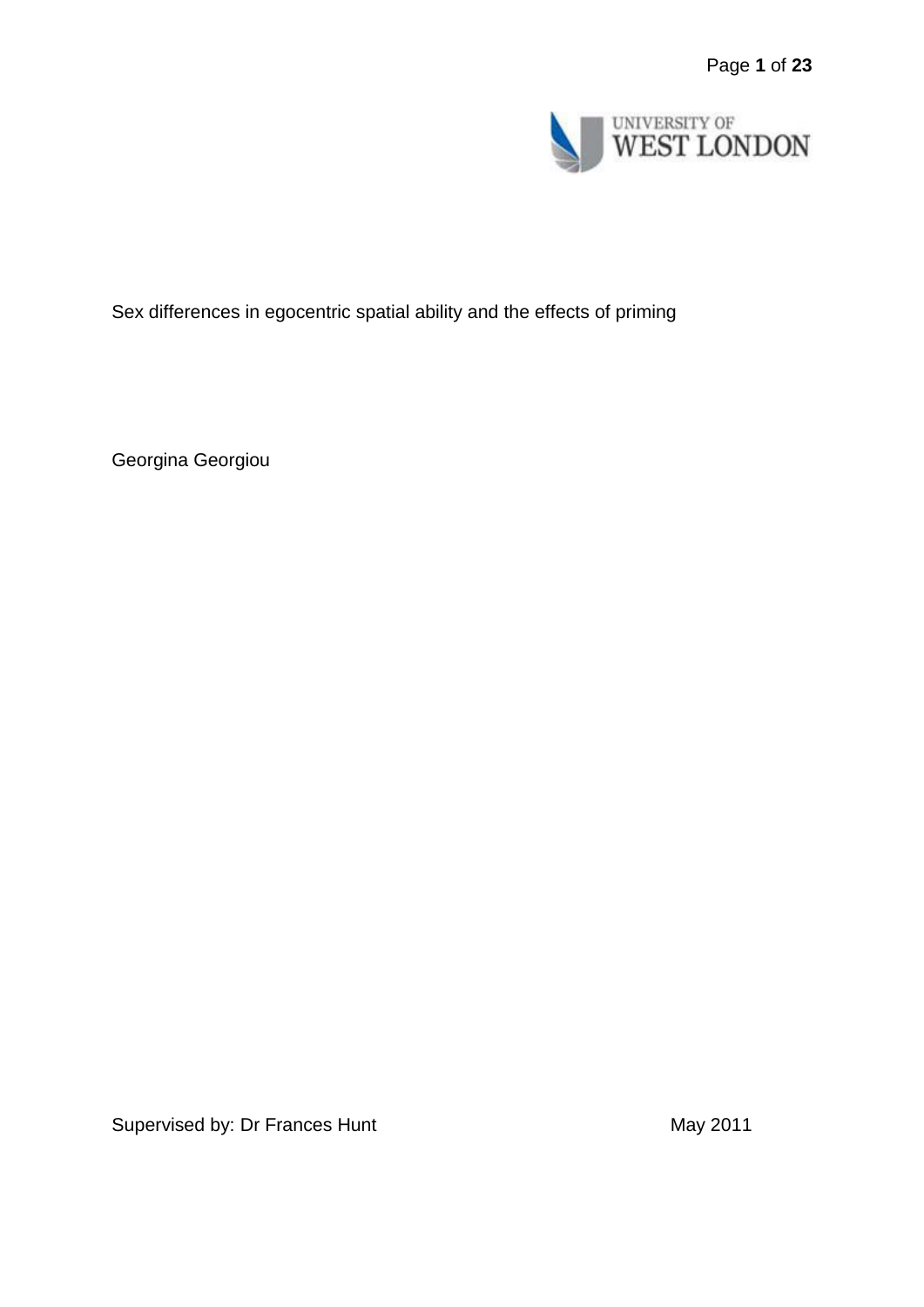Sex differences in egocentric spatial ability and the effects of priming

# **ABSTRACT**

It is widely accepted that there are gender differences within visualspatial abilities. The gender difference debate regarding social and biological factors has been ongoing. The aim of this study was to investigate the controversy surrounding gender differences within spatial ability. Generally there is a perception that men tend to perform better than women on several spatial tasks, particularly tests involving mentally rotating an image. Women tend to perform better than men in tasks that require object location. The foremost objective of the present study was to investigate whether priming half of the participants to the opposite perceptions would diminish the effect of gender. Forty University students (20 males, 20 females equal numbers in each group) participated in an experiment that comprised two computerized spatial recognition tasks that were presented through Super Lab. Participants completed a 20 item mental rotation and object location task, which measured correct responses and reaction times. Participants were treated in accordance to the ethical code of conduct. The results revealed that priming improved the performance of females in terms to reaction time and accuracy in the mental rotation task. Without priming female performance was poorer. Males had the greatest performance rate overall. Priming was less effective for males and females in the object location task. This research has shown that performance expectations can be positively influenced by priming.

| KEY           | <b>GENDER</b>      | <b>SPATIAL</b> | <b>MENTAL</b>   | <b>OBJECT</b>   | <b>PRIMING</b> |
|---------------|--------------------|----------------|-----------------|-----------------|----------------|
| <b>WORDS:</b> | <b>DIFFERENCES</b> | <b>ABILITY</b> | <b>ROTATION</b> | <b>LOCATION</b> |                |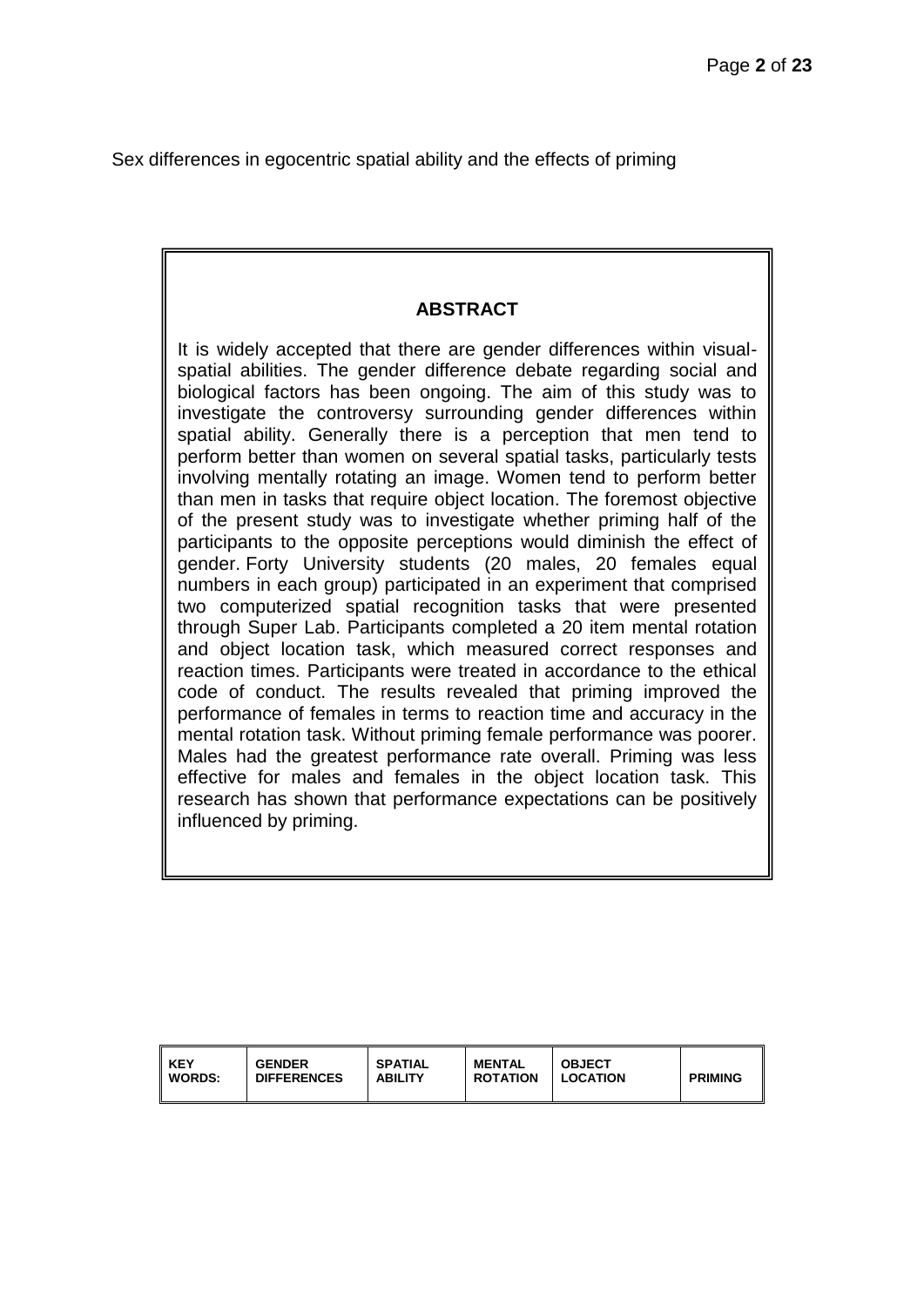### **Introduction**

#### **Visual-Spatial Ability**

Spatial ability has an essential role within the environment as a salient feature of recognizing objects, navigation and recollecting locations (Gardner, 1993; Delgado & Prieto, 2004; Webb et al, 2007). Spatial ability is complex, and evidently not a single entity amongst the sexes. Two types of spatial abilities are object location memory and mental rotation, Coluccia and Louse (2004) made a distinction between the two in that object location memory is an aspect of spatial memory that is involved with remembering the precise location of objects relative to each other and mental rotation; is the ability to mentally rotate a two or three-dimensional image within ones imagination by creating a mental picture within egocentric space. The focus here will be on object location and mental rotation as there is a great deal of evidence that gender differences exist and are extensively documented (Voyer & Bryden, 1995; Levine et al, 2005; Terlecki & Newcombe, 2005; Halpern, 2007; Tzuriel & Egozi, 2010).

#### **Mental Rotation**

Early and resent studies have found that males tend to surpass females on mental rotation tasks (Maccoby & Jacklin, 1974; Duff & Hampson, 2001a). One example from a wide range of empirical support comes from Shepard & Metzler (1971) who described the mental rotation paradigm as the most robust gender difference in cognitive science. A mental rotation experiment was conducted by Hochberg & Gellman (1977). Male and female participants were presented with a pair of twodimensional images. The participant had to decide as quickly as possible whether the images were in an identical orientation or a mirror image version. Males consistently showed better accuracy and faster reaction time than females. There is a suggestion from Levin et al, (2005) that modern males may be similar to their prehistoric ancestors. Brains may have evolved individually to meet environmental demands (Mc Burney et al, 1997). Early on in evolutionary terms larger selection pressure was put on men to develop tools and navigational skills (Ecuyer-Dab & Robert, 2003). Men appeared to be more involved in hunting that would possible have taken them further away from their home within an unknown territory thus enabling mental rotation (Gaulin & FitzGerald 1989; James & Kimura, 1997). Recently Kimura (2002) asserts that, males are able to learn routes and recall more particulars about directions of a map in lesser trials then females.

### **Object Location**

In terms of object location, Levine et al (2005) assert that there is a notion that females tend to outperform males. One example comes from Silvermen and Eals (1992). Male and female participants were presented with an array of images, and then shown a second different array whereby some of the images were in exchanged locations. Females located far more images than males. Moreover, McBurney et al (1997) showed performance of females on a memory game task. Pairs of cards were positioned face down. Participants turned over the cards until they found the matched pairs. Women took less time and found pairs in fewer trials than men. Duff and Hampson, (2001a) find that females tend to recall more landmarks and road names which suggest a tendency to spatial memory and may be associated to their higher scores on object location tasks. Research by, Gaulin (1995) suggests that within evolutionary terms women tended to stay at home and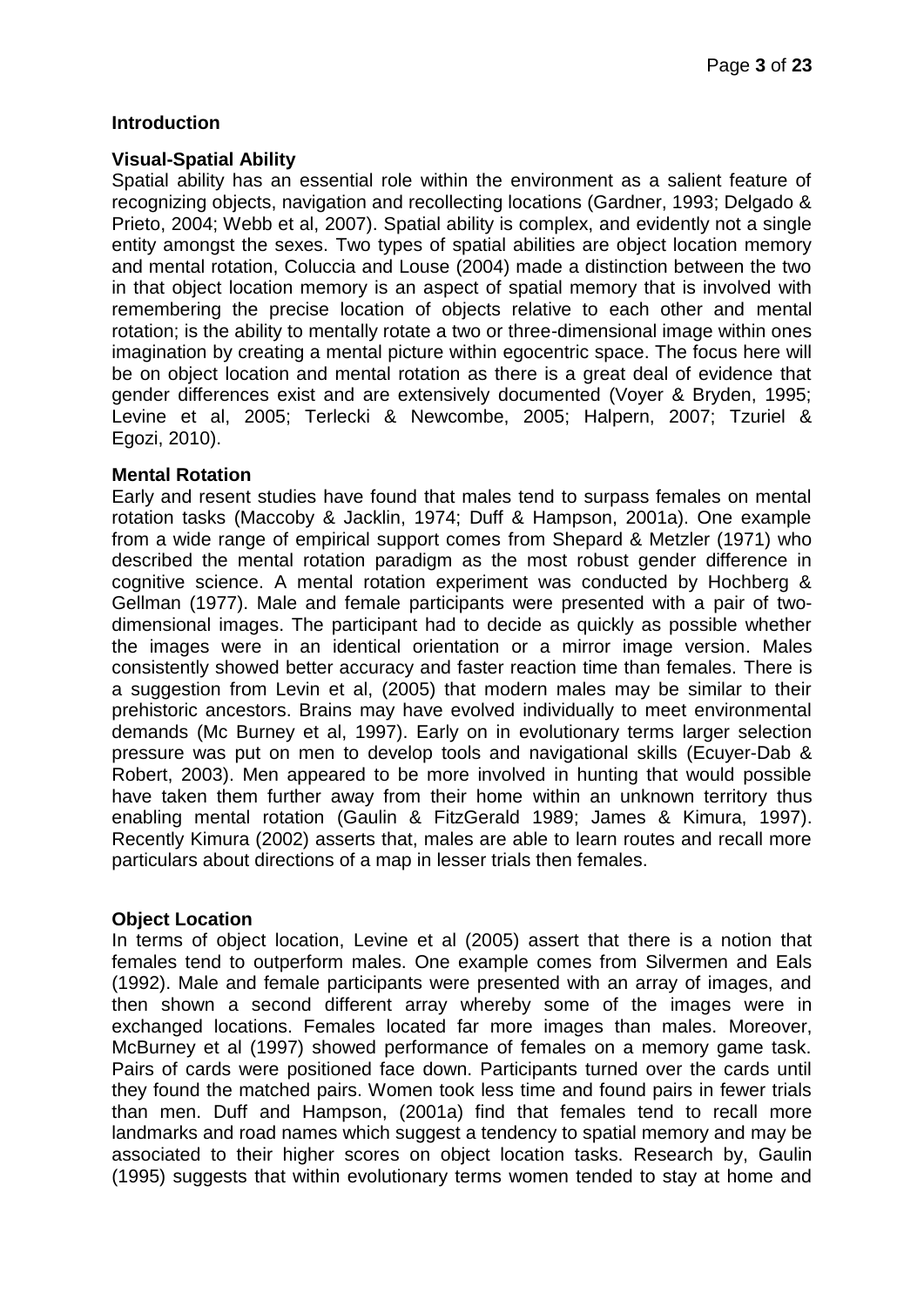care for children and spent time near to their home searching for food and may have needed to rely upon landmarks. Women also developed the ability to detect minor changes such as displacements in their home that may have signalled a trespasser (Wynn et al, 1996).

### **Hemispheric Mechanisms**

Gender differences within neuropsychological functioning have been examined extensively. (Weiss et al, 2003). The debate has intensified following new imaging techniques such as functional magnetic resonance imaging (fMRI) (Kimura, 2002). One neuropsychological approach in particular, that of Roberts and Bell (2003) has clearly shown that there are differences in terms of cognitive functioning. Within mental rotation tasks, males show predominantly more left parietal activation and females show more right parietal activation. However in contrast, imaging studies including that of Levine et al (2005) have also shown cognitive differences. Male and female participants took part in a computerized mental rotation and object location task whilst carrying out an fMRI scan. Males surpassed females on the mental rotation task, and showed predominantly more activation in left parahippocampal gyrus, inferior parietal lobe, right medial frontal gyrus and inferior frontal gyrus. Whereas females, only showed activation in the left parahippocampal gyrus. No differences were found in the object location task, males showed activation in the left inferior parietal and medial frontal regions, while females activated left inferior frontal gyrus.

However according to Weiss et al., (2003) gender difference research should be approached with caution, variables such as hormones and handedness tend to have an overriding influence within the reported results. Kimura (1999) investigated the influence of hormones and found that there are peak periods when the level of testosterone is much greater in males then in females. Men with lower testosterone levels tend to perform better at spatial tasks. However women with higher testosterone levels tend to perform better at spatial tasks. Testosterone levels in males may vary throughout the time of day and seasons in a year (*higher levels early in the morning, evening and in autumn*). Male spatial ability is enhanced in spring and during the day. The female menstrual cycle produces high and low estrogen phases. During the high estrogen phase females tend to perform better in location recognition tasks. However females perform mental rotation tasks better when at the lower estrogen phase (Levine et al, 2005). The combined evidence of Levy (1969) and Decety & Sommerville (2003) proposed that there are also differences in terms to handedness. Within the WAIS performance test, the extent of handedness was assessed with the Edinburgh Handedness Inventory (Oldfield, 1971) the findings suggest that right handed people were far better at visual spatial ability than left handed people and there was no preference to gender (Rizzolatti & Craighero, 2004).

### **Interventions**

In contrast to a vast literature that exists on gender differences there is a new field of neuroscience that is developing interest around a training paradigm, to establish whether these differences may be eliminated or reduced (Newcombe, 2007; Iachini, 2009). Importantly, the effects of training have proved to be highly significant and provide superior spatial skills essential within engineering, maths and science. (Sternberg & Grigorenko, 2002). A resent idea within this literature finds that predominantly some girls may not engage with sports at school, in particular football;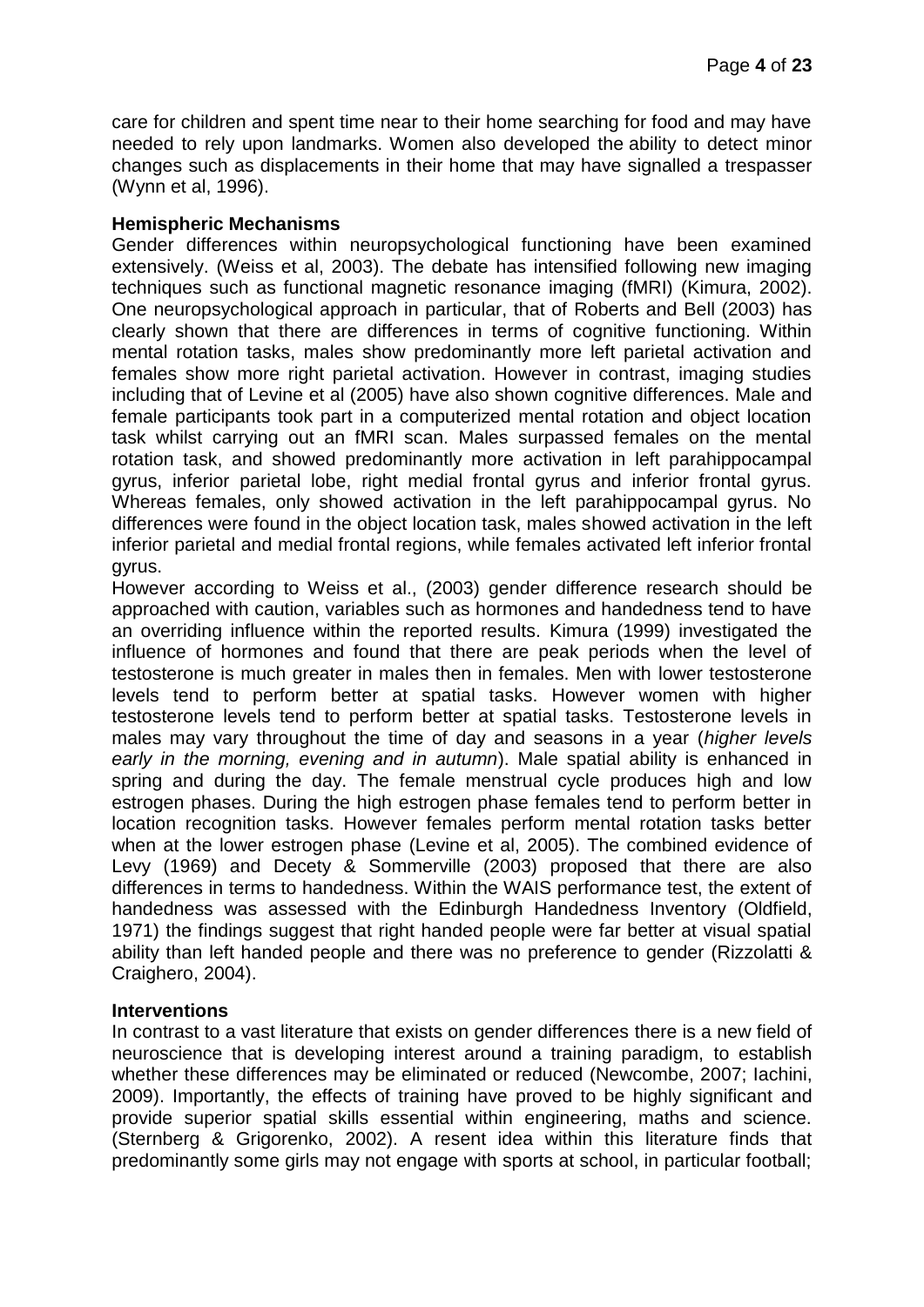which requires knowledge of spatial location and rotational ability (Haywood & Lidz, 2007).

Moreover, Feng et al (2007) findings are of great importance as they speculate whether or not gender differences exist in spatial ability and whether any differences can be modified. Male and female participants were trained to play an action video game and practiced object location and mental rotation. Mental rotation improvements were especially pronounced in females, and males were slightly better than females within an object location task. A highly similar study by Lidz & Elliott (2000) used the same paradigm and found that although males and females used different cognitive strategies; they were as capable as each other in task performance. Similarly in the Field, Tzuriel & Egozi (2010) support this notion and conducted a study that trained girls in mental rotation tasks and found that eventually girls performed better than boys. These results seem to be the accepted wisdom now and are consistent with recent studies that have found females advantaged more than males in mental rotation tasks (Coluccia & Louse, 2004; Delgado & Prieto, 2004).

With extensive evidence it is widely accepted that the gender difference debate into social and biological factors is continually ongoing (Linn & Peterson, 1985; Baenninger & Newcombe, 1989; Lawton, 1994; Gittler & Vitouch, 1994; Sutton, 2010). Recent research has reopened the debate and taken an extreme social and deterministic viewpoint of cognitive differences. Fine (2010) claims that there are no sex differences and that humanity is not based on the premise of what a women or men scores in a spatial test. As long as there are equal opportunities for males and females within society, studies that disprove the notion assist in bridging the gap (Levine et al, 1999). Sutton (2010) finds that Baron-Cohan, endeavours to dismantle this finding by demonstrating that fundamentally there are differences between male and female cognitions that are empirically established.

From a scientific perspective, sex differences are an outcome of both biological and social influences. The principal value of analysing sex differences provides awareness of learning disabilities such as autism which seems to affect more boys than girls (Baron-Cohan et al, 2005). Despite this finding there are reasons to be optimistic (Sutton 2010). Gender differences can be scientifically appealing, and researches are often expected to declare the gender of participants. If a difference is established then it is reported (Kimura, 1999). Very often studies claim that sex differences are hard wired but in actual fact the sample sizes are small (Hamilton, 1995; Silverman et al, 2000; Schmader, 2002). Furthermore research from; Iachini (2009) highlights that, several studies show no difference and others show only a male or female advantage; which underlie small effect sizes. Women may have less opportunity than men to practice visual spatial tasks and tend to rate their spatial abilities as more inferior to males (Sherman, 1967).

Resent evidence supports the notion of Foss (1969) that gender is stereotypically an ideology that is primed within the mind and interferes with one's ability and level of interest in the commission of a task. Sharps et al., (1994) find that when participants are not informed that spatial tasks favour males or females, there are no sex differences. Hyde, (2005) asserts that as a consequence of gender roles there is an emergent body of research within the priming phenomenon which demonstrates that by eliminating the treat of stereotype, potentially is released that is usually suppressed. Fine (2010) demonstrates that this outcome is a result of educational, socio-cultural factors and that equal social support and empowerment are vital in constituting positive self belief.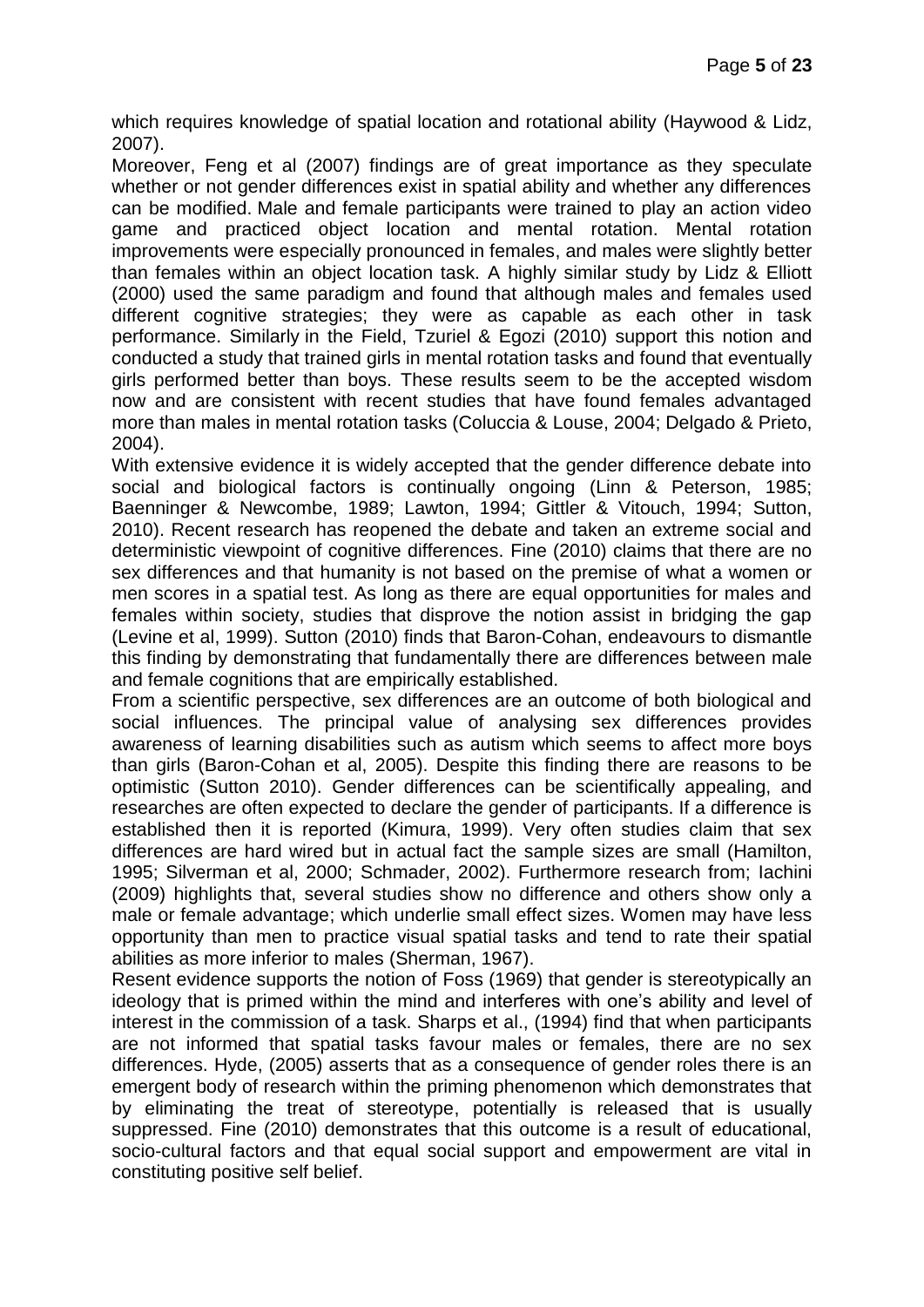The evidence that is presented is unclear, thus not a precise dichotomy of females being better at object location or males being better at mental rotation. However this may be mediated by social pressures. In light of the preliminary findings of Tzuriel and Egozi (2010) and Fine (2010); an experiment will be conducted to compare the performance of males and females on a mental rotation and object location task, however half of the participants will be primed by the suggestion that the opposite sex are better, to test whether there will be an impact on their performance. Methodology will differ from that of Tzuriel et al (2010) in that the spatial stimuli will be presented in two computerized tasks, thus participants will be directly tested on reaction time and accuracy. The scenes will either be, identical or different. The hypothesis becomes directional in that it will be expected that there will be a selective gender difference in spatial abilities as a result of priming. Prior to this investigation and to the knowledge of the researcher there is no existing research into the effect of priming in both of these tasks together.

### **Hypothesis**

For the mental rotation task it is hypothesised that,

*H1: There will be a difference between males and females on the mental rotation task.*

*H1: There will be a difference depending upon the priming condition on the mental rotation task.* 

*H1: There will be an interaction between priming and males and females on the mental rotation task*

For the object location task it is hypothesised that,

*H1: There will be a difference between males and females on the object location task.*

*H1: There will be a difference depending upon the priming condition on the object location task.* 

*H1: There will be an interaction between priming and males and females on the object location task.*

#### **Method**

#### **Ethical Approval**

Ethical approval for this study was obtained from the Department of Ethics Committee of the Faculty of Health and Human Sciences, University of West London as according to guidelines by the British Psychological Society (BPS).

### **Design**

The first task was mental rotation and used a, 2x2x2 mixed experimental design. The task was analysed by using a split plot ANOVA. The between subjects factors were gender (males vs females). Another between subject factor of two types of prime (primed vs not primed). The within subjects factors, were the image orientation (identical vs mirror image). The dependant variable was a measure of the participants reaction time (in milliseconds) and the number of correct responses out of 20 trials per task. The second task was object location, and used a 2x2x2 mixed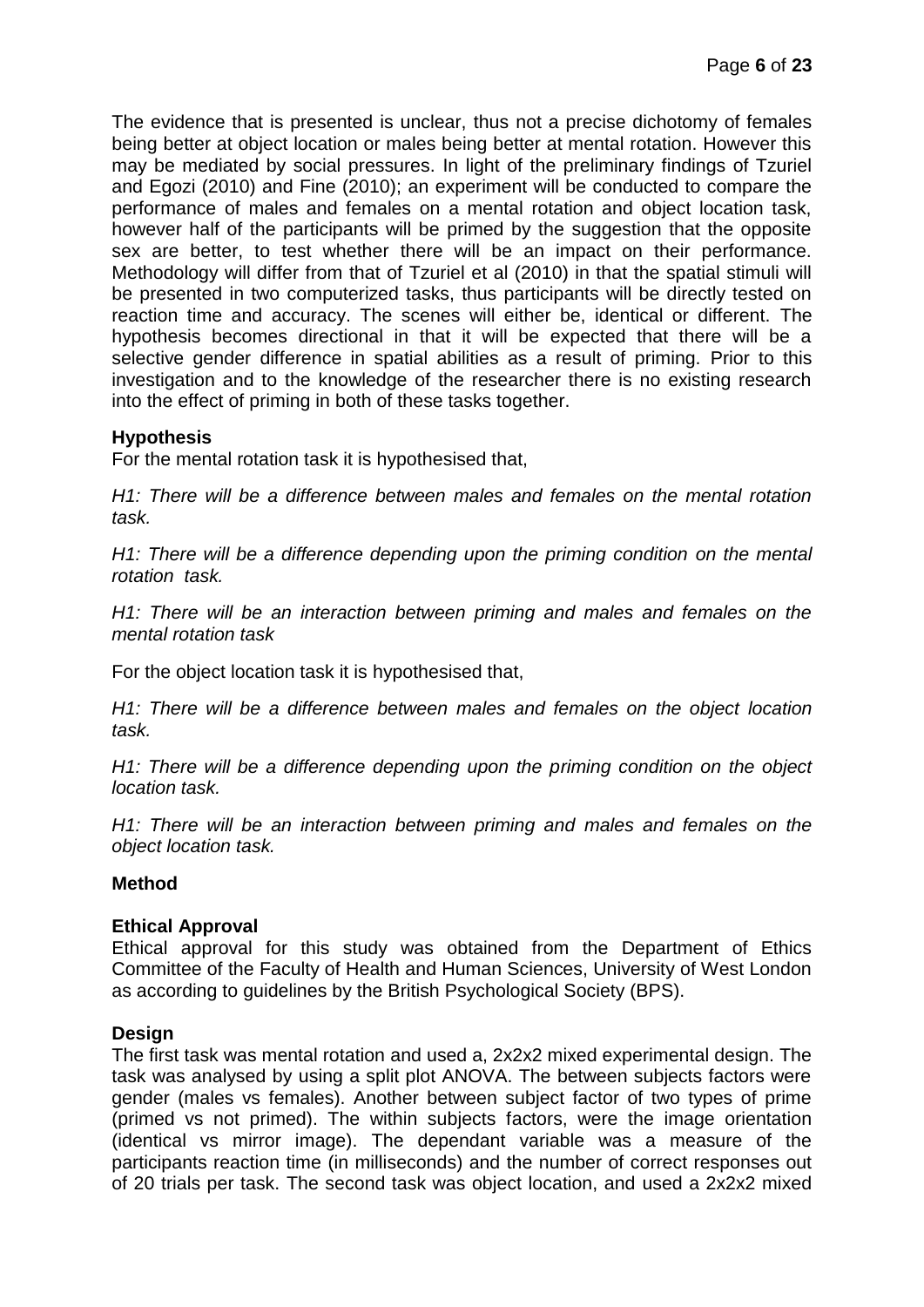experimental design. The task was analysed by using a split plot ANOVA. The between subjects factors were gender (males vs females). Another between subject factor of two types of prime (primed vs not primed). The within subjects factors, were the tasks (identical vs different). The dependant variable was a measure of the participants reaction time (in milliseconds) and the number of correct responses out of 20 trials per task.

#### **Participants**

The participants are male and female undergraduate students from, The University of West London, aged 18 years and over. There were 40 participants in total. Righthanded participants were chosen based on research that showed different hemispheric functioning amongst individuals that were left and right handed (Kim et al., 1993). Kramer et al., 1996 suggested that this variable needs to be controlled when investigating gender differences in spatial ability. Female n1 = 20 (range 21-37, mean age 29) Male n2= 20 (range 23- 40, mean age 32). Participants were recruited by the researcher. They were approached after lectures, and asked if they would like to volunteer to take part in a cognitive research project. All participants had no previous knowledge of the items in the computerized stimuli. They participated in an experiment that comprised two cognitive behavioural tasks.

#### **Materials**

Stimuli were presented using *Super Lab* version 4.5 (computer experiment generator) which also controlled the timing of each trial in milliseconds. The experiment was run on a laptop. The *mental rotation task* followed the procedure by (Hochberg & Gellman, 1977). Stimuli were designed using Microsoft PowerPoint 2007. Stimuli for the mental rotation task comprised 20 pairs of two-dimensional images that were rotated from 0° to 180° degree angles. The images were 8cm in length, consisted of black cross with small bars on a white background. Each trial began with a pair of Images presented at the same time in the middle of a computer screen in either an identical orientation or a mirror image version. The participant mentally rotated the right image until it was viewed from the same perspective as the reference image on the left. Figure 1, is an example of stimuli used; **a,** and **b** feature some of the mental rotation images used. The images in **a,** are both identical, and **b** differs in the form of the reference image. Participants immediately indicated using one of two keyboard keys (I key, for identical orientation and M key, mirror image version). Then a black fixation cross (4 ° x 4 ° cm) appeared in the centre of the screen for 500 milliseconds to refocus the participants attention onto the next trial. There were 20 trials in total. Upon analysis, the recognition response is tested for speed and accuracy.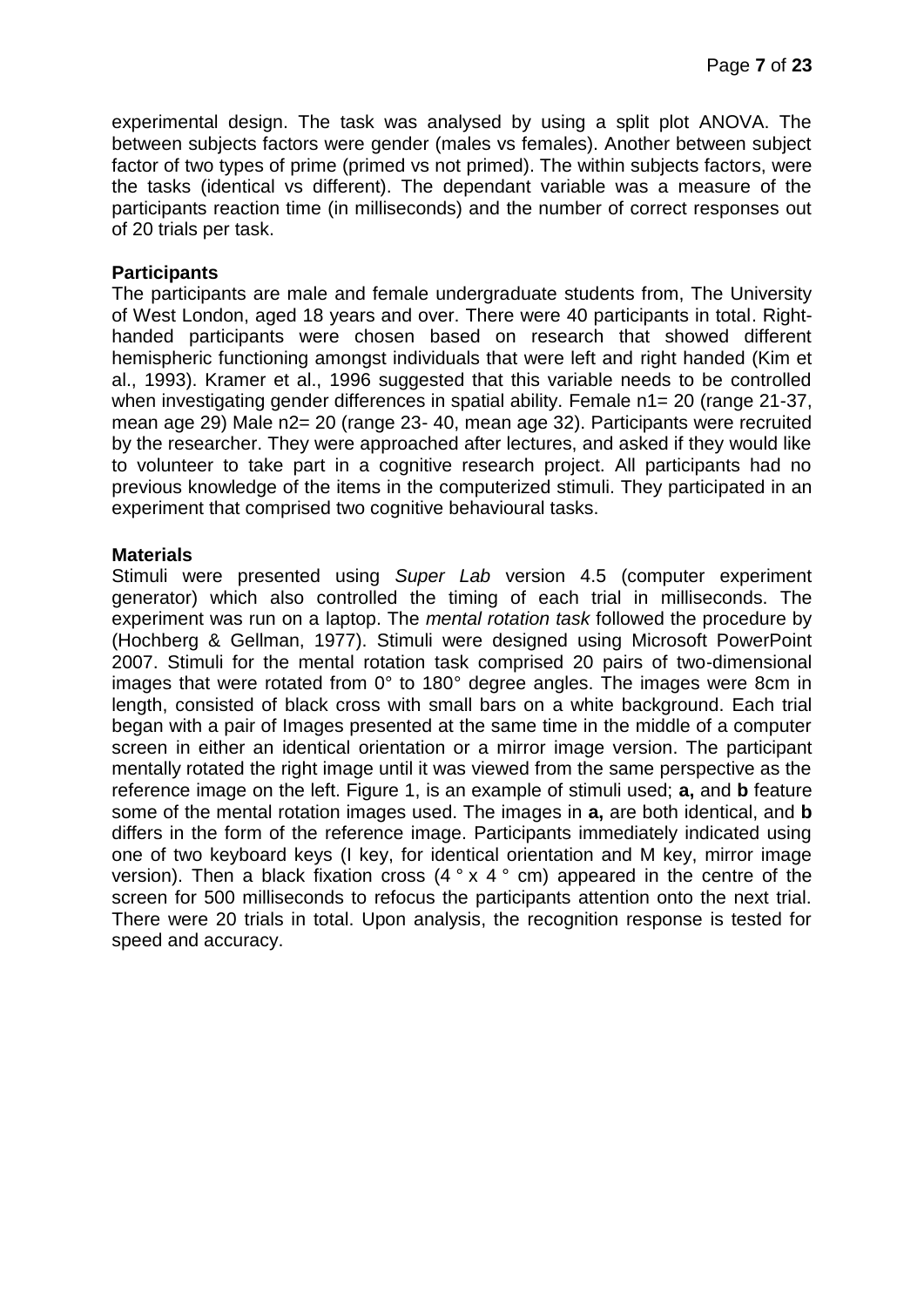

**Figure 1: Examples of experimental stimuli used for mental rotation phase of experiment. A, identical images presented in different** *angles***. B, features 2 mirror image versions. Sitting comfortable in front of the computer allowed the participants to view the imagery, visualise and mentally rotate a comparison in depth.**

Following Silverman and Earls (1994) paper and pencil version of an object location task, a computerized version was designed in PowerPoint. On the Super lab program, an array of 13 familiar images with a black outline (see figure 2) were presented on a white background and appeared in the middle of the screen for 1200 milliseconds. The participant analysed the array then a fixation point emerged for 500 milliseconds to refocus the participants attention. Then a second array of images appeared, one of the images may have been transposed. The participant pressed the, I key if both arrays were identical or the; D key if they were different. There were 20 trials in total. Upon analysis, the recognition response is tested for speed and accuracy.



**Figure 2: Stimuli examples, (a) presentation of an array of familiar line drawings (left) differ from (b) response array (right).**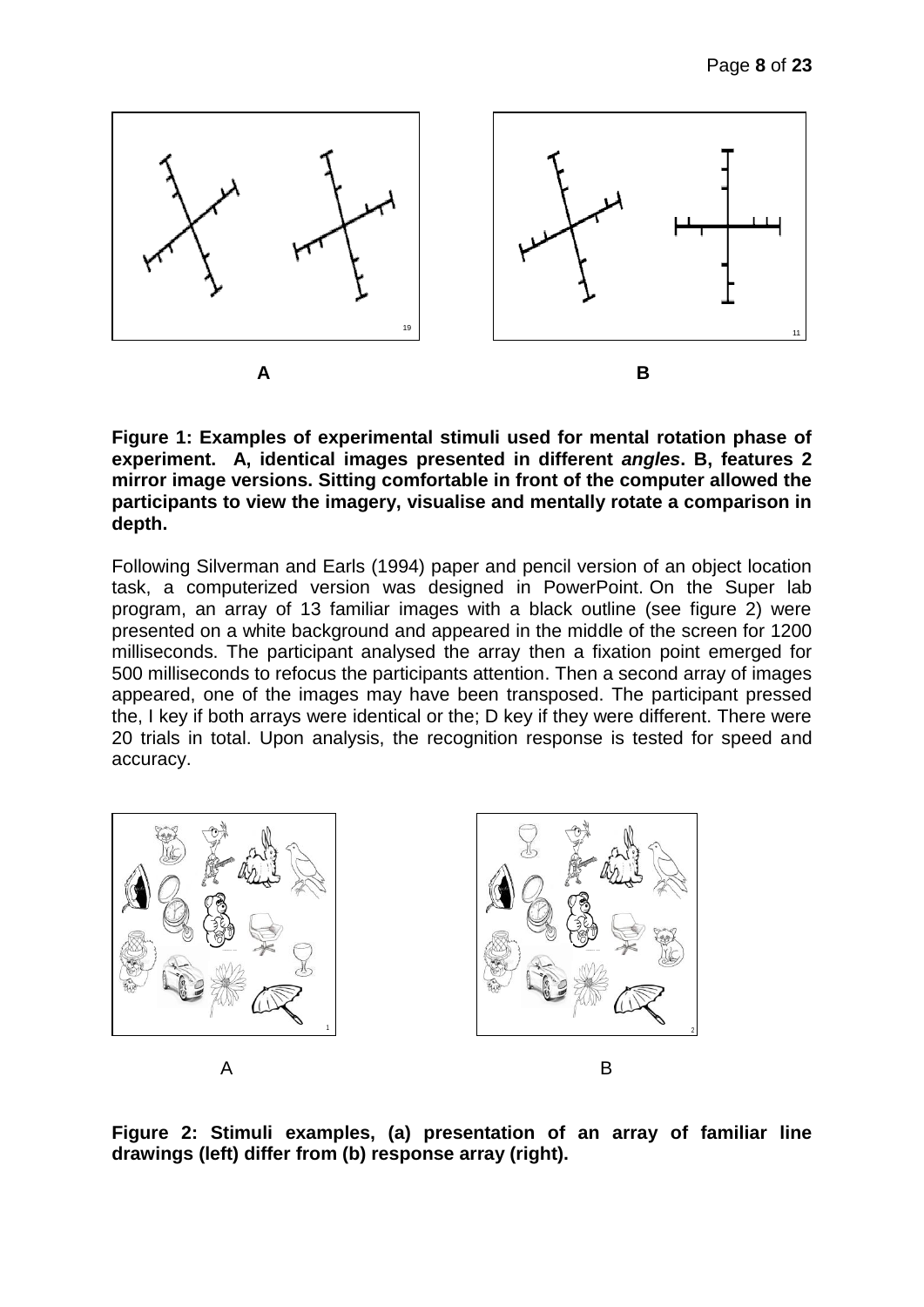### **Ethical Considerations**

BPS code of ethics and conduct were carefully revised [\(www.bps.org.uk](http://www.bps.org.uk/) & Bersoff, 2008). The participants were presented with an outline in advance, detailing the purpose of the study and ethical guidelines. The experimental procedure was explained to the participants so that they were made aware of what was expected of them. Participants were given the opportunity to remain anonymous they were not linked with any research materials. They were informed that their participation was completely voluntary and their data will be used to examine differences in male and female cognitions which were assessed by The University of West London for dissertation purposes only. The participants were advised that there was no risk of physical or psychological distress. The participants were given the opportunity to ask questions regarding the procedure. They were informed of their right to withdraw from the research at any stage and for any reason, without negative consequences. Written consent was obtained for their participation. All data was treated with full confidentiality. Participants were debriefed at the end of the study.

### **Procedure**

The goal of the study was to compare gender within two cognitive behavioural tasks (mental rotation and object location). Every effort was made to produce clear experimental instructions and create stimuli that were easy to view. A pilot study was carried out on  $(n = 10)$  university colleagues in order to investigate an accurate development of each task. The preliminary results showed that the length of milliseconds necessary for the participants to view the fixation point was adjusted to less. All trials for both tasks were randomised per participant to prevent floor and ceiling effects. The numbers of images in the location task stimuli were decreased from twenty to thirteen. Images for both tasks were adjusted and enlarged in size.

### **Main Experiment**

The experiment began at The University of West London. Potential participants were asked questions from the Edinburgh Handedness Inventory (Oldfield, 1971) to determine full right handedness. One participant took part at a time. Informed consent and demographic information were obtained. The participant was lead to the computer and the mental rotation task was administered. Instructions on screen informed the participant to press one of two keys to indicate whether the image was a correct orientation or a mirror image version. Once completed, the object location task was administered. The instructions informed participants to use the computer keys in accordance to indicate whether any item from an array of 13 images were transposed from the previous presentation location. The entire experiment took approximately five minutes. Upon analysis the recognition responses of both tasks were tested for accuracy and reaction time out of twenty trials. Trials were randomized for each participant. The presentation of these tasks, were counterbalanced across participants, half of the male and female participants performed the rotation task first then the location task to avoid any order or practice effects.

# **Priming**

Following the study by Steele et al (2002), half of the participants were randomly primed on both tasks. Ten male participants were informed that males perform better than females on *object location tasks* and females perform better on mental rotation tasks. Ten female participants were informed that males perform better on object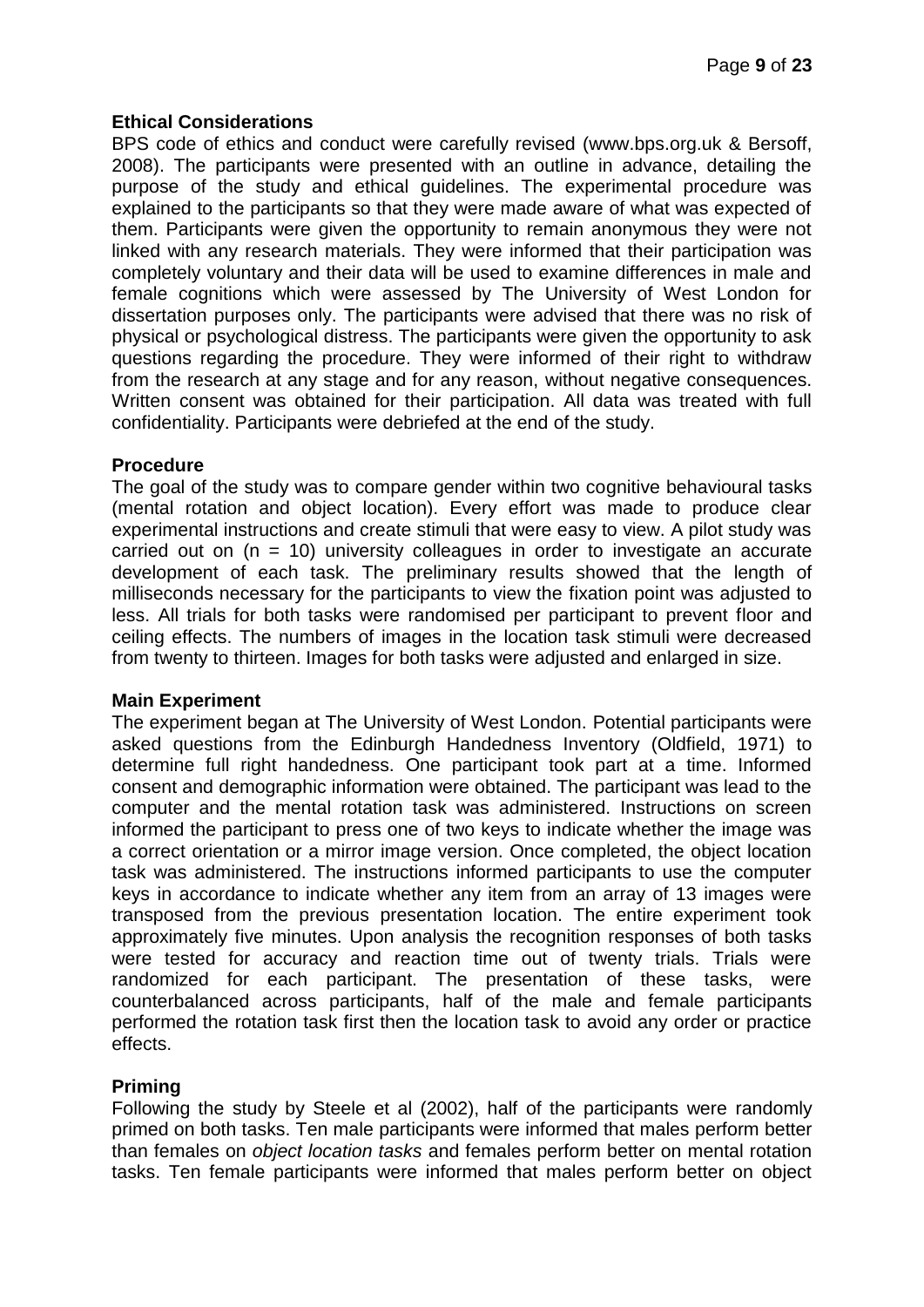location tasks and they perform better than males on *mental rotation tasks.*These were standardised tasks which are not known to have any significant psychological effects. If any of the participants appeared to feeling anxious they were approached by, the experimenter and asked if they wished to continue. Their participation and data were kept confidential.

#### **Results**

#### **Mental Rotation Task**

The data was entered into SPSS and descriptive statistics of the mean correct responces can be found in the table below.

### **Table 1**

**Means and standard deviations for correct responses for the mental rotation task**

|               | <b>Identical</b><br><b>Prime</b> |      | <b>No Prime</b> |      | <b>Mirror Image</b><br><b>Prime</b> | <b>No Prime</b> |      |      |
|---------------|----------------------------------|------|-----------------|------|-------------------------------------|-----------------|------|------|
|               | М                                | SD   | Μ               | SD   | М                                   | SD              | М    | SD   |
| <b>Male</b>   | 7.00                             | 1.41 | 8.30            | 1.34 | 7.50                                | 1.43            | 6.50 | 1.84 |
| <b>Female</b> | 6.90                             | .59  | 4.90            | 1.37 | 6.90                                | 1.29            | 5.90 | 1.20 |

Table 1, shows the mean correct responses of primed and non-primed participants. Primed males obtained lower mean scores to identical images, conversely nonprimed males showed a higher mean score. Primed females showed a high mean score. In contrast non-primed females show the lowest mean scores and prominently to identical images. Mirror image stimuli had no effect on primed males, mean scores were higher than non-primed males and primed females. Overall the mean scores suggest that males performed better than females. Females performed better once primed.



**Figure 3: Plots illustrating correct responses out of 20 trials on the mental rotation task for gender**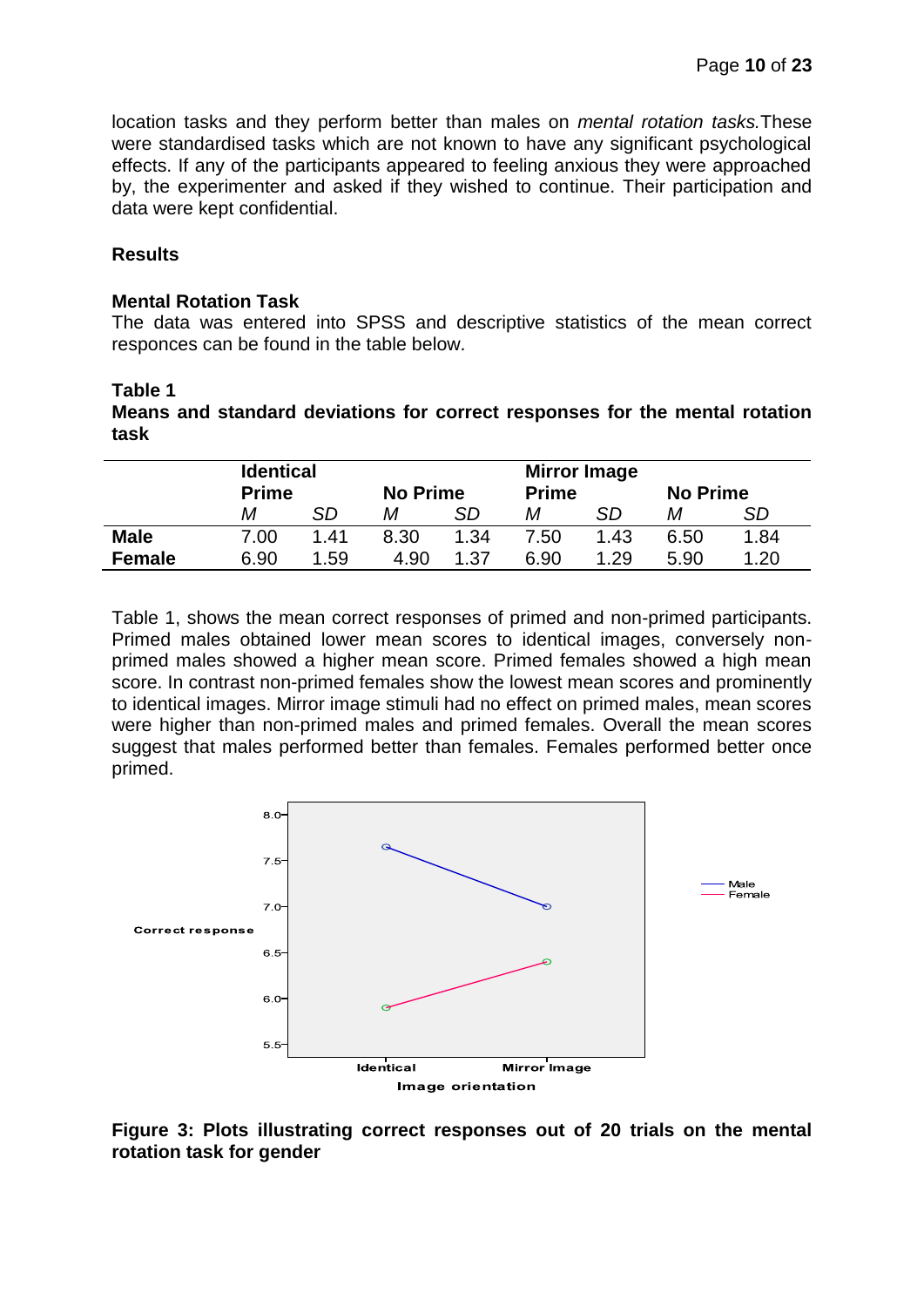Figure 3, shows mean correct responses of participants. A 2x2x2 split plot ANOVA was conducted. The between subjects factors were gender (males vs females). Another between subject factor of two types of prime (females perform best vs males do not perform best). The within subjects factors, were the task (identical images and mirror images). On analysing, gender and mental rotation task there was an interaction effect,  $F = (1, 38)$  4.031; P<.05 an inspection of the means indicated that males performed better than females. There was a main effect for gender  $F = (1, 38)$ 10.84; P<.002. There was no main effect for mental rotation task  $F = (1, 38)$ .069 P = .795ns.



#### **Figure 4: Plots illustrating correct responses out of 20 trials on the mental rotation task for prime**

Figure 4, shows mean correct responses of primed and non-primed participants. A 2x2x2 split plot ANOVA was conducted. The between subjects factors were gender (males vs females). Another between subject factor of two types of prime (females perform best vs males do not perform best). The within subjects factors, were the task (identical images and mirror images). Upon analysis, gender; prime and task showed an interaction effect  $F = (1, 38) = 8.299$ ; P<.007 an inspection of the means indicated that primed females improved in both stimuli, primed males scored less with identical stimuli. Gender and prime showed a main effect F= (1, 38) 13.61; P<.027. There was no main effect for prime and mental rotation task. F= (1, 38) 1.28; P =.264ns. There was no main effect for prime  $F = (1, 38)$  3.57; P =.067ns an inspection of the means revealed an opposing effect.

#### **Table 2**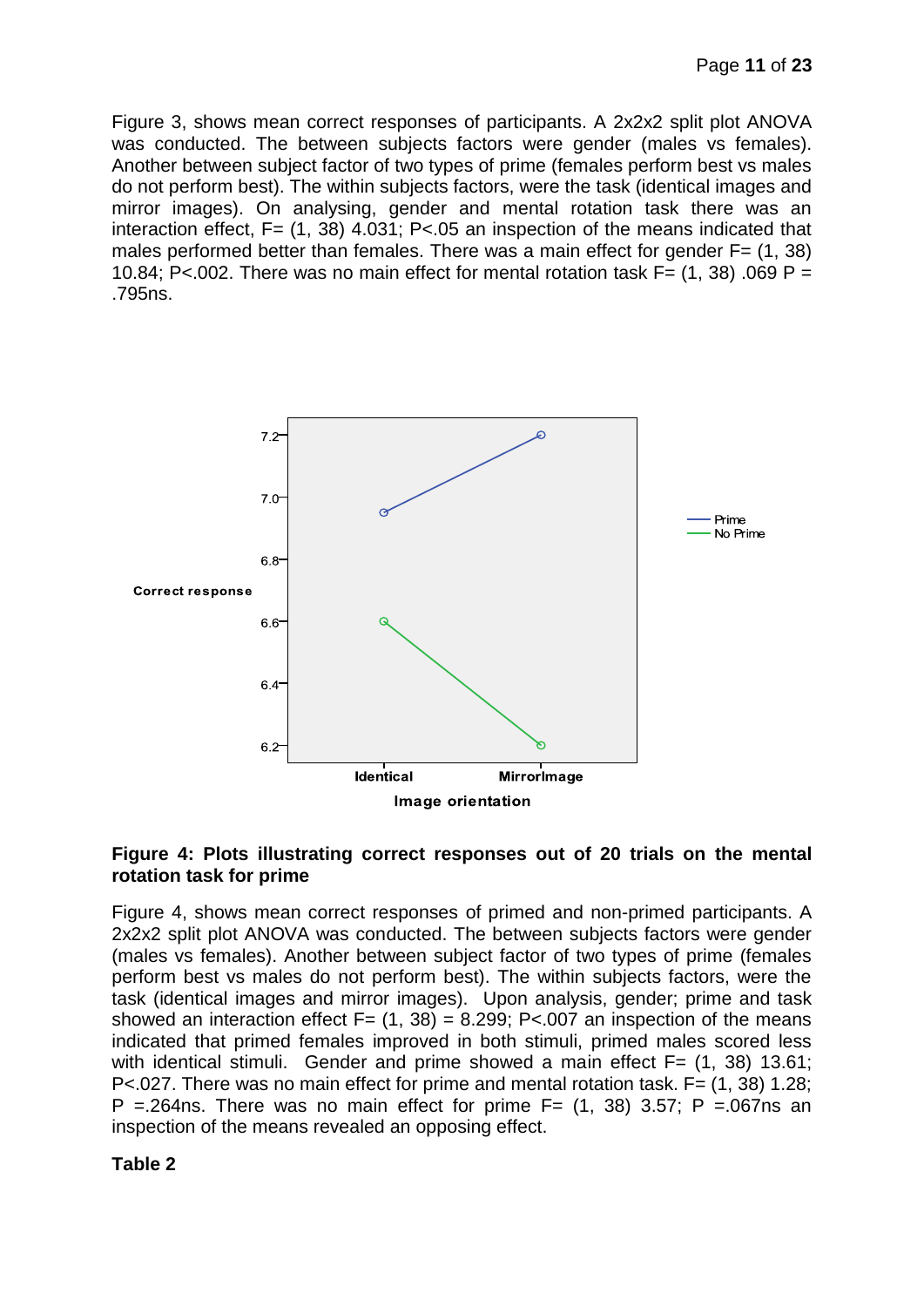|               | <b>Identical</b> |     |      |                                 |      | <b>Mirror Image</b> |                 |     |  |  |  |
|---------------|------------------|-----|------|---------------------------------|------|---------------------|-----------------|-----|--|--|--|
|               | <b>Prime</b>     |     |      | <b>No Prime</b><br><b>Prime</b> |      |                     | <b>No Prime</b> |     |  |  |  |
|               | М                | SD  | Μ    | SD                              | Μ    | SD                  | Μ               | SD  |  |  |  |
| <b>Male</b>   | 3277             | .57 | 4861 | .86                             | 2584 | .06                 | 3615            | .20 |  |  |  |
| <b>Female</b> | 4600             | .90 | 9089 | .62                             | 2913 | .57                 | 8177            | .34 |  |  |  |

**Means and standard deviations for reaction time out of 20 trials on the mental rotation task**

Table two, shows mean reaction times in milliseconds for both sets of stimuli. Priming showed an effect on females; mean reaction times were faster to mirror images. In comparison without priming, females showed a slower mean reaction time and less accuracy. However, primed males showed slightly faster mean reaction times than non-primed males and females in general. Conversely, both males and females showed faster mean reaction times and more accuracy with mirror images.



#### **Figure 5: Plots illustrating mean reaction times on mental rotation task for gender**

Figure 5, shows the participants mean reaction times in milliseconds. A 2x2x2 split plot ANOVA was conducted. The between subjects factors were gender (males vs females). Another between subject factor of two types of prime (females perform best vs males do not perform best). The within subjects factors, were the task (identical images and mirror images). Upon analysing the data, there was a main effect for reaction time and mental rotation task  $F = (1, 38) = 37.5$ ; P<.00. Gender showed a main effect  $F = (1, 38)$  21.10; P<.00 an inspection of the means indicated that, males reacted faster than females. There was no main effect for reaction time, mental rotation task and gender  $F = (1, 38)$ . 792 = .379 ns.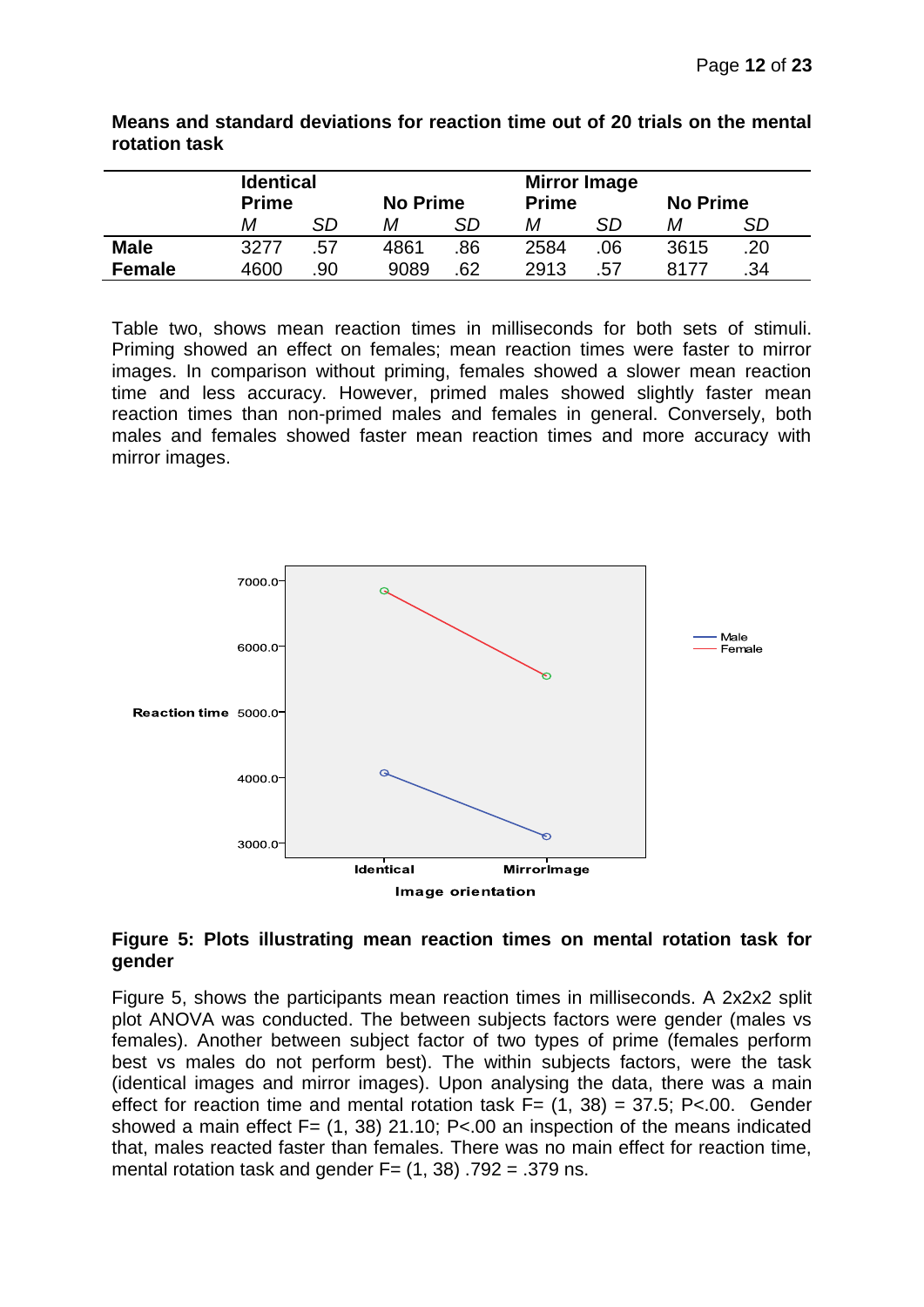

### **Figure 6: Plots illustrating mean reaction times on mental rotation task for prime**

Figure 6, shows the participants mean reaction time in milliseconds. A 2x2x2 split plot ANOVA was conducted. The between subjects factors were gender (males vs females). Another between subject factor of two types of prime (females perform best vs males do not perform best). The within subjects factors, were the task (identical images and mirror images). On analysing, prime there was a main effect  $F = (1, 38)$  29.60; P<.00. There was a main effect for gender and prime  $F = (1, 38)$ 21.10; P<.00 an inspection of the means signified that priming had a significant effect on reaction times for males and females. There was no main effect for reaction time, task and prime  $F = (1, 38)$  .090;  $= .766$  ns. There was no main effect for reaction time, mental rotation task, prime and gender  $F = (1, 38)$ . 090; = .082 ns.

### **Object Location Task**

The data was entered into SPSS and descriptive statistics of the mean correct responce can be found in the table below.

### **Table 3**

|                      |  |  | Means and standard deviations for correct responses out of 20 trials on the |  |  |  |
|----------------------|--|--|-----------------------------------------------------------------------------|--|--|--|
| object location task |  |  |                                                                             |  |  |  |

|               | <b>Identical</b><br><b>Prime</b> |      | <b>No Prime</b> |      | <b>Mirror Image</b><br><b>No Prime</b><br><b>Prime</b> |      |      |      |  |
|---------------|----------------------------------|------|-----------------|------|--------------------------------------------------------|------|------|------|--|
|               | М                                | SD   | М               | SD   | м                                                      | SD   | Μ    | SD   |  |
| <b>Male</b>   | 5.30                             | 1.95 | 6.30            | 1.49 | 6.00                                                   | 1.88 | 4.60 | 1.35 |  |
| <b>Female</b> | 6.50                             | 1.84 | 8.30            | 1.57 | 6.30                                                   | 2.75 | 8.00 | 1.49 |  |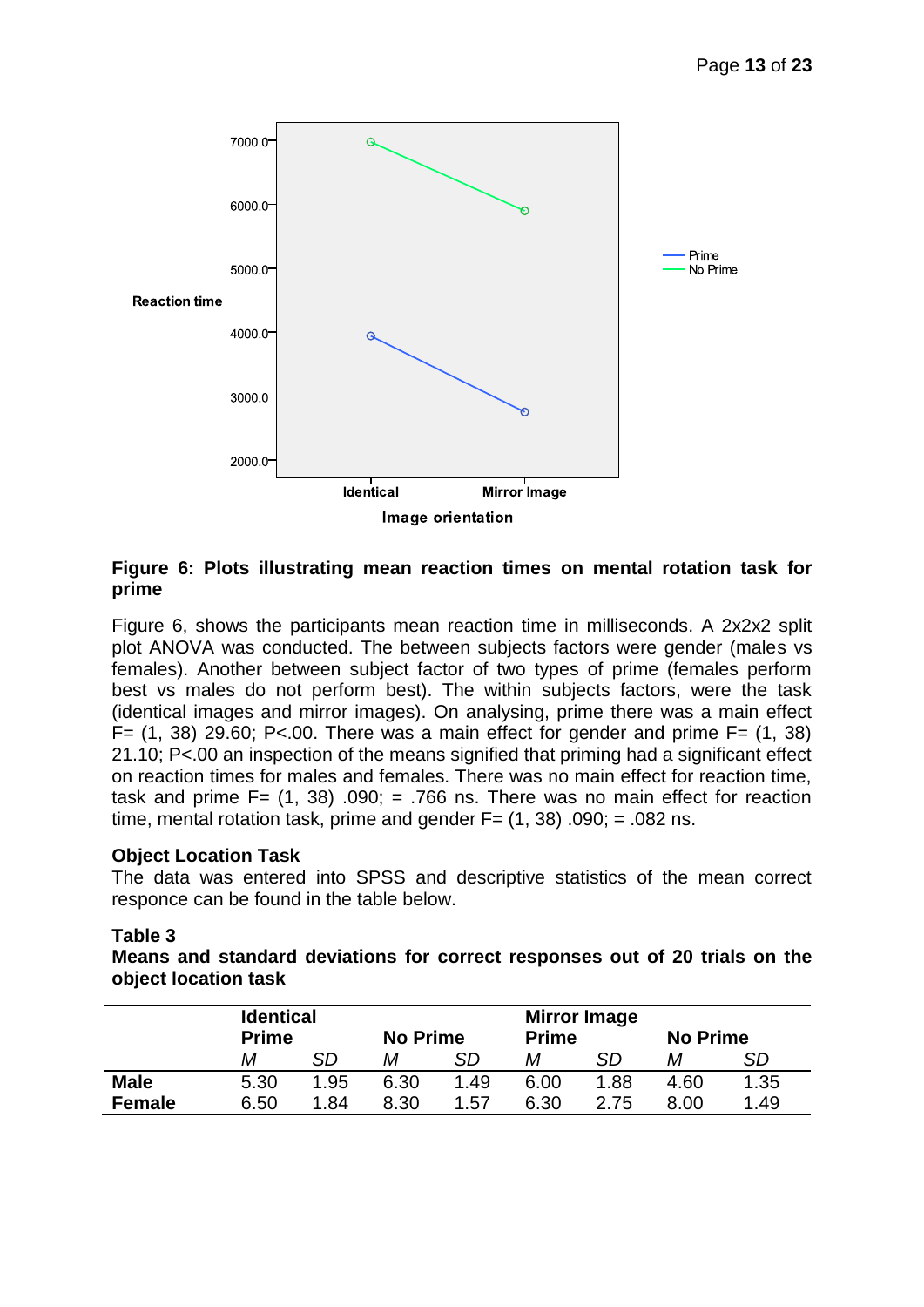Table 3, shows the mean correct responses for primed and unprimed participants. Primed males showed a low mean scores to identical images, compared to non primed males and females. Primed males showed a higher mean score to different images. In contrast, non-primed males acquired the lowest mean score to different images. Primed females showed lower mean scores compared to non-primed females. Conversely, females had the highest mean scores suggesting that performance stayed consistent across both sets of images.



#### **Figure 7: Plots illustrating mean correct responses on the object location task for gender**

Figure 7, shows the mean correct responses of participants. A 2x2x2 split plot ANOVA was conducted. The between subjects factors were gender (males vs females). Another between subject factor of two types of prime (males perform best vs females do not perform best). The within subjects factors, were the task (identical images and different images). On analysing, gender there was a main effect  $F = (1, 1)$ 38) 12.80; P<.001. There was no main effect for object location task F= (1, 38) 1.333; P = .256ns. There was no main effect for task and gender,  $F = (1, 38)$  1.333; P  $= .703$  ns.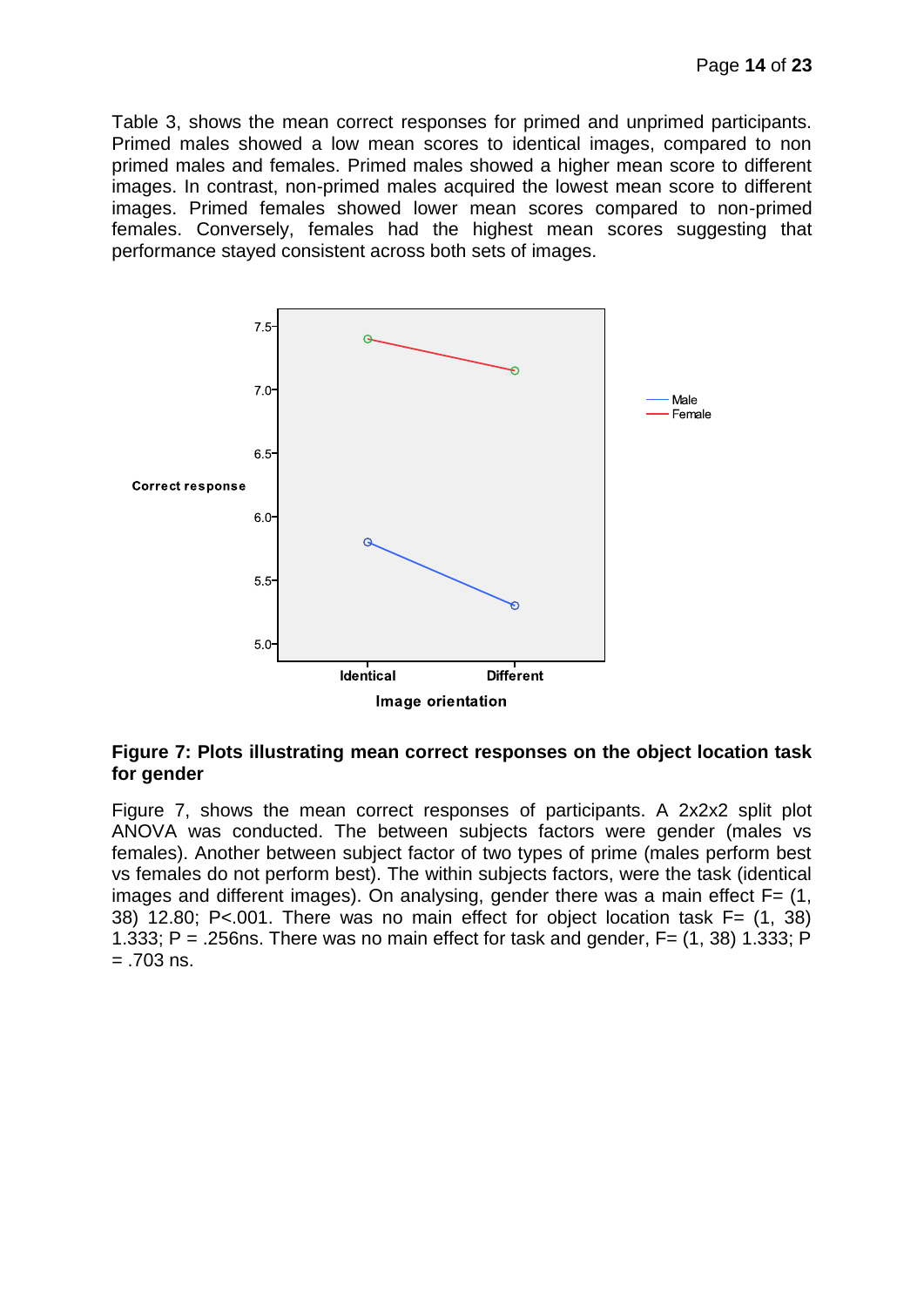

### **Figure 8: Plots illustrating mean correct responses on the object location task for prime**

Figure 8, shows mean scores of prime. A 2x2x2 split plot ANOVA was conducted. The between subjects factors were gender (males vs females). Another between subject factor of two types of prime (males perform best vs females do not perform best). The within subjects factors, were the task (identical images and different images). On analysing, prime there was no main effect,  $F = (1, 38)$  2.58; P = .117ns. There was no main effect for object location task and prime at the  $p < 0.05$  level, F= (1, 38) 3.703; P = .062ns. There was no main effect for task, gender and prime  $F=$  $(1, 38)$  3.134; P = .085ns. An interaction effect occurred between gender and prime F= (1, 38) 4.09; P<.05 an inspection of the means identified that females obtained the most correct responses, non-primed males showed some improvement in performance.

|               | <b>Identical</b><br><b>Prime</b> |     | <b>No Prime</b> |    | <b>Mirror Image</b><br><b>Prime</b><br><b>No Prime</b> |     |      |     |  |
|---------------|----------------------------------|-----|-----------------|----|--------------------------------------------------------|-----|------|-----|--|
|               | М                                | SD  | М               | SD | М                                                      | SD  | М    | SD  |  |
| <b>Male</b>   | 3346                             | .85 | 3371            | 94 | 3791                                                   | .07 | 5238 | .69 |  |
| <b>Female</b> | 2544                             | .57 | 2536            | 23 | 2538                                                   | .90 | 3089 | .50 |  |

# **Means and standard deviations for reaction time on the object location task**

**Table 4**

Table 4, shows, the participants reaction times in milliseconds to both sets if stimuli. Priming showed no effect on male mean reaction times to identical images. However, non-primed males showed a slower mean reaction time to different images. Priming had less effect on female's their mean reaction times were faster and more accurate constantly across the trials.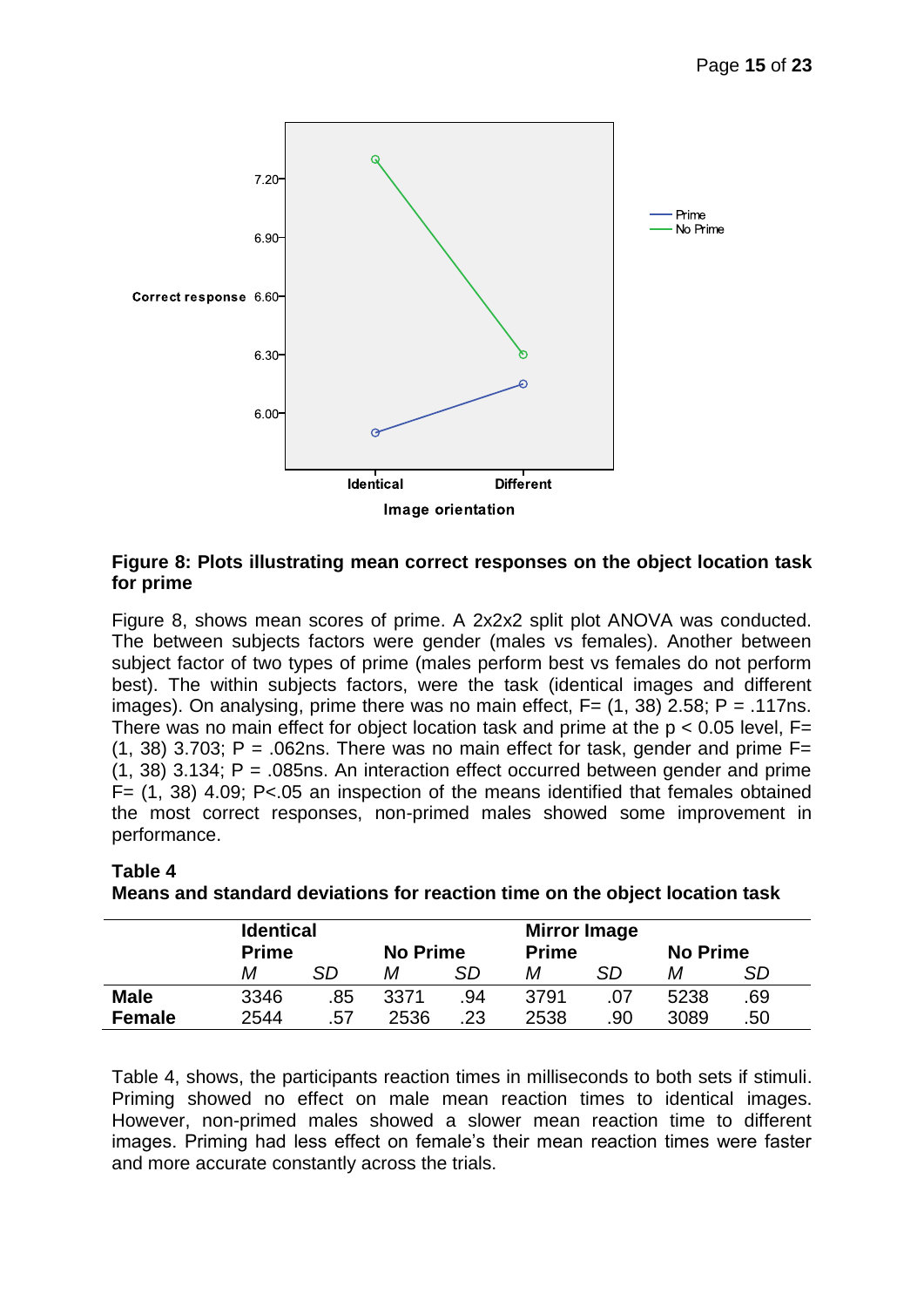

#### **Figure 9: Plots illustrating mean reaction times on object location task for gender**

Figure 9, shows mean reaction times in milliseconds for gender. A 2x2x2 split plot ANOVA was conducted. The between subjects factors were gender (males vs females). Another between subject factor of two types of prime (males perform best vs females do not perform best). The within subjects factors, were the task (identical images and different images). The analysis revealed, there was a main effect for gender  $F = (1, 38)$  6.60; P< 014. an inspection of the means signified that females reacted faster than males. There was no main effect for object location task  $F = (1, 1)$ 38) 2.979; P = .093 ns. There was no main effect for task and gender  $F = (1, 38)$ 1.431;  $P = 0.239$  ns.



**Figure 10: Plots illustrating mean reaction times on object location task for prime**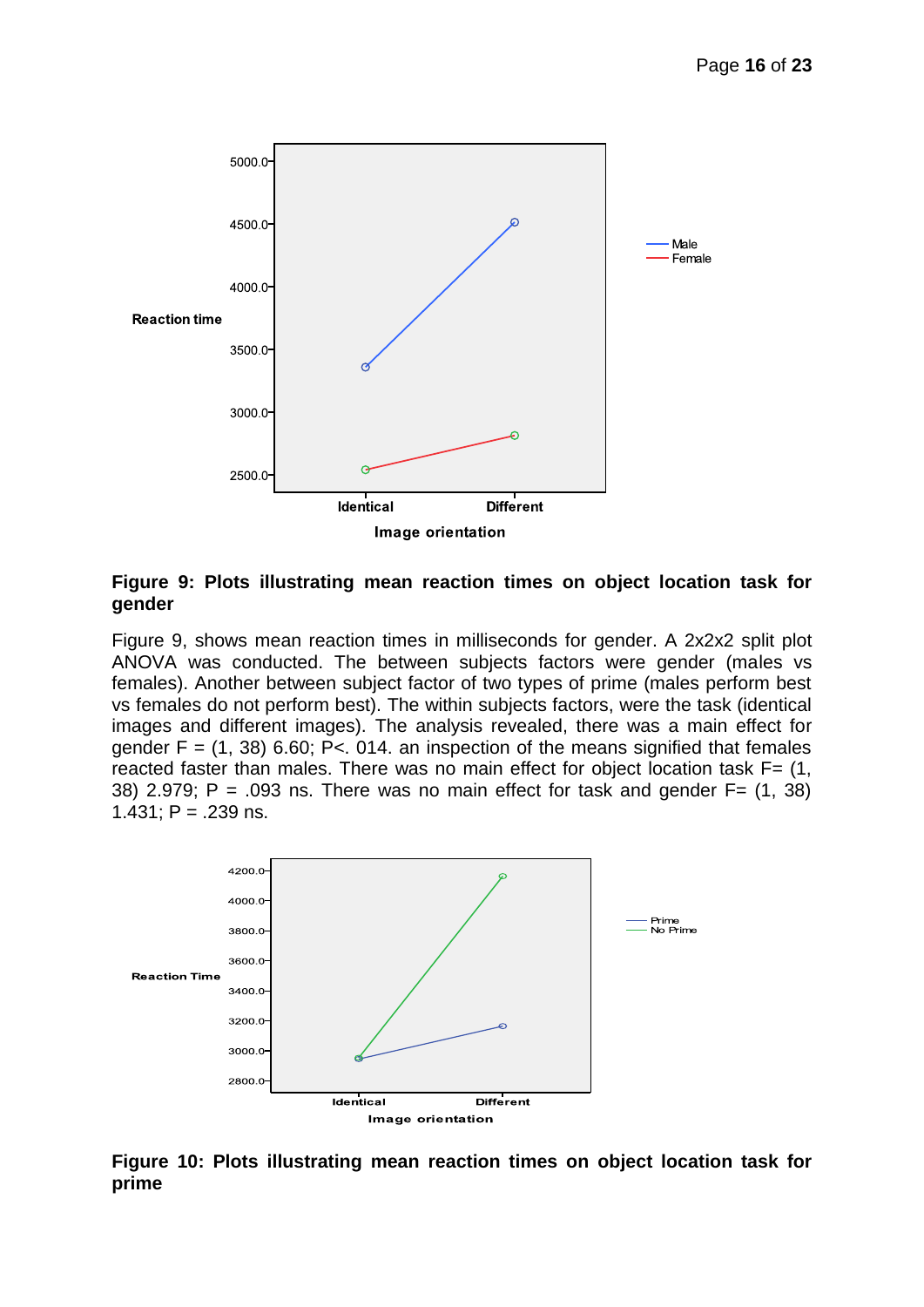Figure 10, shows mean reaction in milliseconds for prime. A 2x2x2 split plot ANOVA was conducted. The between subjects factors were gender (males vs females). Another between subject factor of two types of prime (males perform best vs females do not perform best). The within subjects factors, were the task (identical images and different images). On analysing, prime there was no main effect  $F = (1, 38)$  1.057; P = .311ns. There was no main effect for prime and gender  $F = (1, 38)$ . 226; P = .638ns. There was no main effect for object location task and prime  $F = (1, 38)$  1.431; P = .239ns. There was no main effect for task, prime and gender  $F = (1, 38)$ . 271; P = .606ns.

### **Discussion**

The aim of this study was to investigate whether there are sex differences in egocentric spatial ability and whether priming can eradicate any differences. For the mental rotation task, it was hypothesised that; there will be a difference between males and females on the mental rotation task. There will be a difference depending upon the priming condition on the mental rotation task. There will be an interaction between priming and males and females on the mental rotation task. For the object location task, it was hypothesised that; there will be a difference between males and females on the object location task. There will be a difference depending upon the priming condition on the object location task. There will be an interaction between priming and males and females on the object location task.

The data supports the hypothesis for the mental rotation task. This task was invariably concerned with reaction time and accuracy and able to detect differences that went undetected in previous studies. The results suggest that by priming half of the male participants to the perception that females perform better there was an effect on there perfomance. When presented with identical images their reactions were slower with fewer correct responses. This is not consistent with other literature, thus the assumption is raised as to whether a decline in performance underlies a lack of confidence. Weiss et al, (2003) assert that results are inconsistent throughout studies due to stringency and methodological problems and that sex differences will not endure the test of time, within better methodologies and larger samples. Consequently, without priming males still reacted slower to identical images but in contrast had the highest correct responses overall. Interestingly primed males were the most accurate and fastest to mirror images.

Priming half of the female participants to the notion that they perform better than males, proved to be effective. They improved to the perfromance of males and were equally accurate in both sets of stimuli and exhibited an expectionally fast reaction to mirrior images. In this light this research has shown similar findings to, Steele et al (2002) and Schmader (2002) in that priming remarkably reduces stereotype threa[t](http://du102w.dub102.mail.live.com/%20threat4) when males and females are advised that a task is in favour of their gender they perform better, whereas when participants were told the opposite they perform significantly worse. Although these studies varied from the experimental paradigm used within this task and was interested in mathematical abilities as opposed to visual spatial abilities, it still points to the fact that females are more prone to make errors due to irrational beliefs. Ortner & Sieverding (2008) assert that striking results are found when the threat of stereotype disappears thus females perform considerably better than they expected. Furthermore results support the notion of Hyde (2005) that across a range of tasks males and females are more similar then different.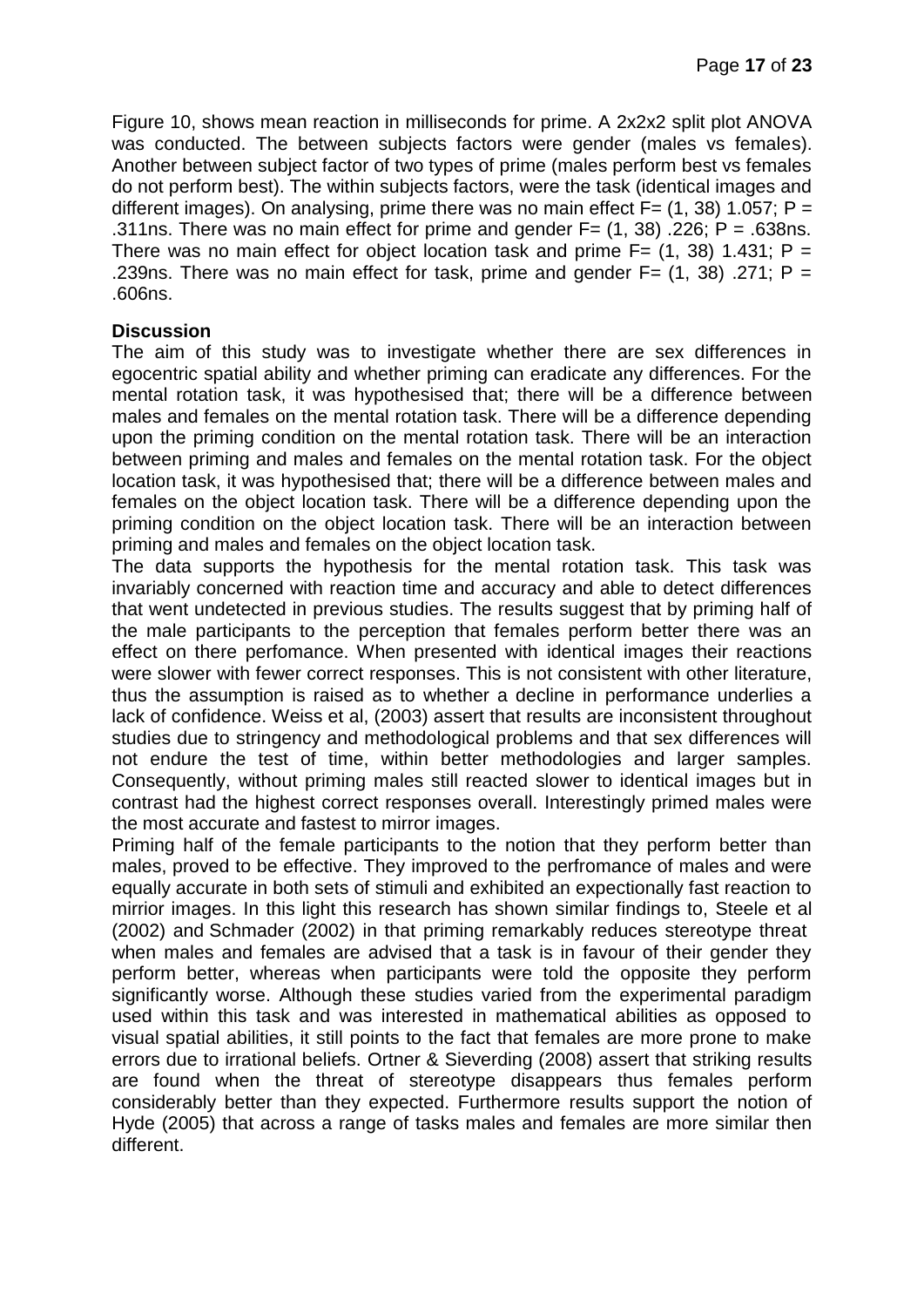The present study found that without priming, male performance improves and female performance was considerably poorer and predominantly to identical images. Similarly, Webb et al; (2007) have shown that males show better accuracy and faster reaction time than females on mental rotation tasks. This task has revealed that there are gender difference as males are performing better than females in general. However priming appears to have provided an effective positive reinforcement for females. They improved considerably in speed and accuracy. This result was able to replicate previous findings. Sharps et al (1994) examined effects of priming performance in spatial tasks and found a significant main effect of priming on a mental rotation task for females.

Overall the results are in accordance with the prediction that by notifying males that their performce is inferior, and notifying women that their performance is superoir, performance differences disappear. Males begin with the confidence that their performance is better whereas females appear to lack in confidence. This could in part explain Weiss et al's (2003) findings, that males rate their spatial abilities superior to females, whilst females scarcely rate their spatial abilities superior to males.

The data was also able to support the hypothesis for the object location task. The results reveal that by priming half of the male participants to the presumption that they perform better than females showed a diverse effect in performance and confidence as they actually performed worse with identical arrays, they obtained fewer correct responses but reaction time was fast. Results here suggest that the rather small sample of (10) participants in the priming condition poses a need for caution. Despite this, with different arrays they were slightly more accurate. Whereas in contrast males that were not primed were the slowest and least accurate to different arrays. This further highlights the profound effectiveness of the experiment in being able to detect subtle differences.

Furthermore, results support the notion of Sommer et al, (2004) among others (Coluccia & Louse, 2004; Delgado & Prieto, 2004) that the role of social and psychological variables prompts how males and females perform. Consequently by priming half of the female participants to the opposite perception, it is interesting then that performance hardly differed between primed and non primed females on either image of the task. It is highly unlikely that this result is due to a ceiling effect as trials were randomized within the Super Lab software and tasks were counterbalanced. Priming females had very little effect to their confidence and performance, they remained faster and more accurate and constantly across the trials. It is established by Duff and Hampson (2001a) that females do show better accuracy and faster reaction time than males on object location tasks.

This investigation and that of Tzuriel & Egozi 2010 have provided robust behavioural evidence and a vital starting point for further neuropsychological studies to draw a close to gender differences. This finding supports the more defined perception of Fine, (2010) that fundamentally there is no sex difference unfortunately the difference lies in the way that society threats gender a perception that is primed within the mind. Once the perception is changed performance differences diminish. Baron-Cohan (2005) asserts that an influence of social factors can change behaviour, and despite the elegance of these findings this is a sterile pursuit that does not prove priming has caused a spontaneous gender difference to occur in the first place. This influence has been suggested to be a form of intervention assuming that an absence of gender stereotype may be the cause of change. Good (2008) argues that essentially if females are frequently remained that males posses superior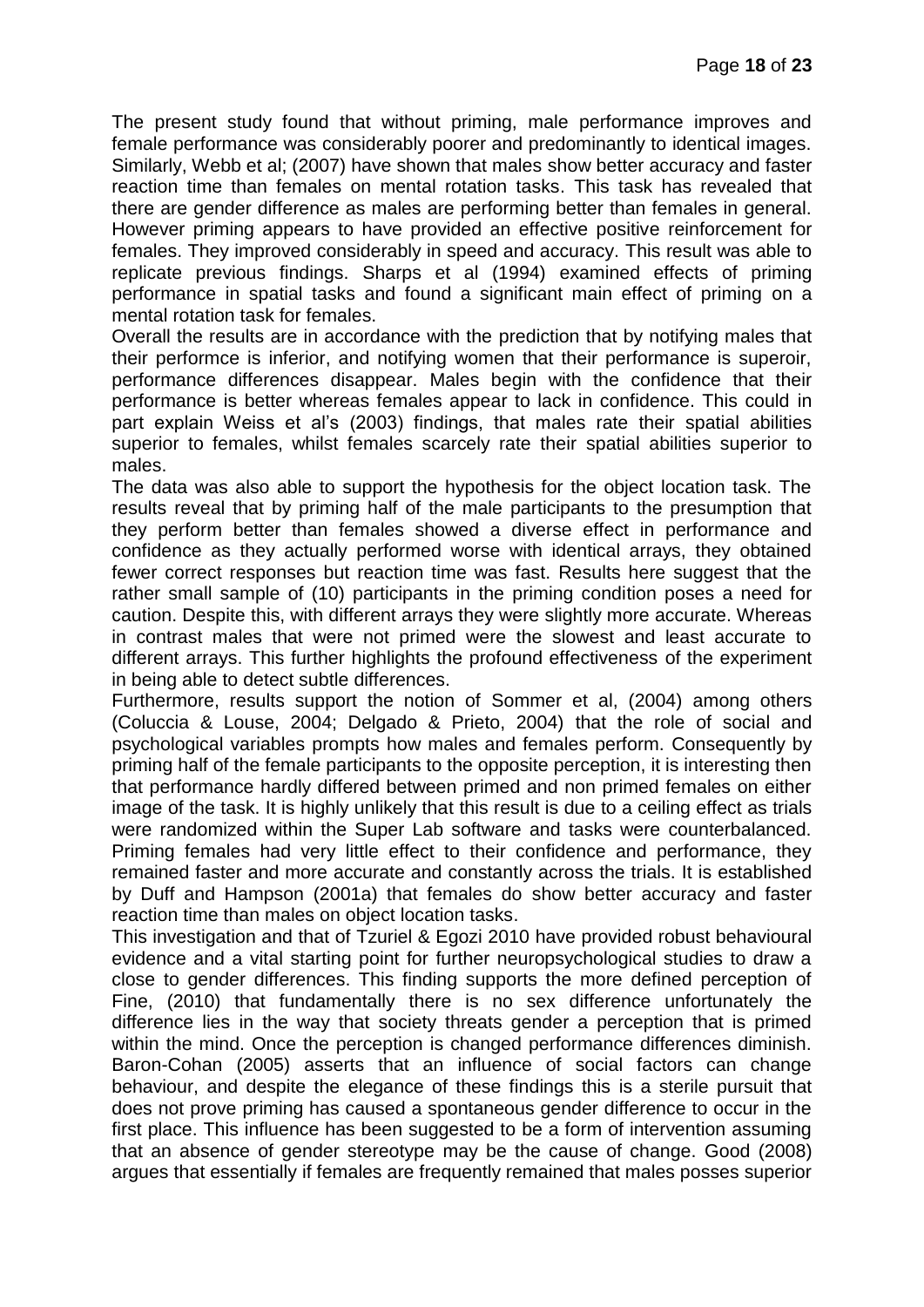spatial skills then they may be of that belief. In general females are encountering more limitations in their socio-cultural experience and expectations than males; such as equal education and opportunity. The contribution of this research embraces the fact that social factors are significant and play a vital role in shaping ones behaviour. When people feel encourage and hence more confident, they are more incline to perform better on tasks.

### **Conclusion**

Ultimately the sex differences that are derived from spatial abilities are complex and not as straightforward as some research asserts. When differences are found they are actually rather small and across a range of tasks there are more similarities than differences not this precise dichotomy that some evidence asserts. Both males and females have individual strengths and limitations. The experiment examined whether priming might have an effect on performance. With the use of two innovative computerized tasks that were designed to measure reaction times and accuracy, this study was able to highlight differences that were too subtle to be captured by standard paper and pencil test. The experiment indicated that males and females differed in their spatial ability and performance as expected. Consistent with the priming literature the results suggest that priming enables an improved holistic spatial awareness amongst females and reduced initial sex differences in task performance whether the differences were attributed to environmental or biological factors. Once the perception is adapted female performance shows an improvement. Participants that were not primed showed gender expected performances. Future developments to neuroimaging technology may be able to shed further light on any sex differences. This research has revealed that performance expectations are influenced within priming and presents an interesting prospect for further neuropsychological study.

#### **References**

Baenninger, M., & Newcombe, N. (1989). The role of experience in Spatial Test Performance: A Meta-Analysis. *SexRoles*, 20, (5/6).

British Psychological Society, Code of Ethics and Conduct, (2009). (Retrieved, 18th December 2010) from [www.bps.org.uk](http://www.bps.org.uk/)

Baron-Cohen, S., Knickmeyer, R. & Belmonte, M. (2005). Sex differences in the brain: Implications for explaining autism. *Science*, 310, 819-823.

Bersoff, D. (Ed.) (2008). *Ethical conflicts in psychology* (4th ed).Washington, DC: American Psychological Association

Coluccia, E., & Louse, G. (2004). Gender differences in spatial orientation: A review. *Journal of Environmental Psychology*, 24, 329–340.

Decety, J., & Sommerville, J. A. (2003). Shared representations between self and other: A social cognitive neuroscience view. *Trends in Cognitive Science,* 7 (12), 527-533.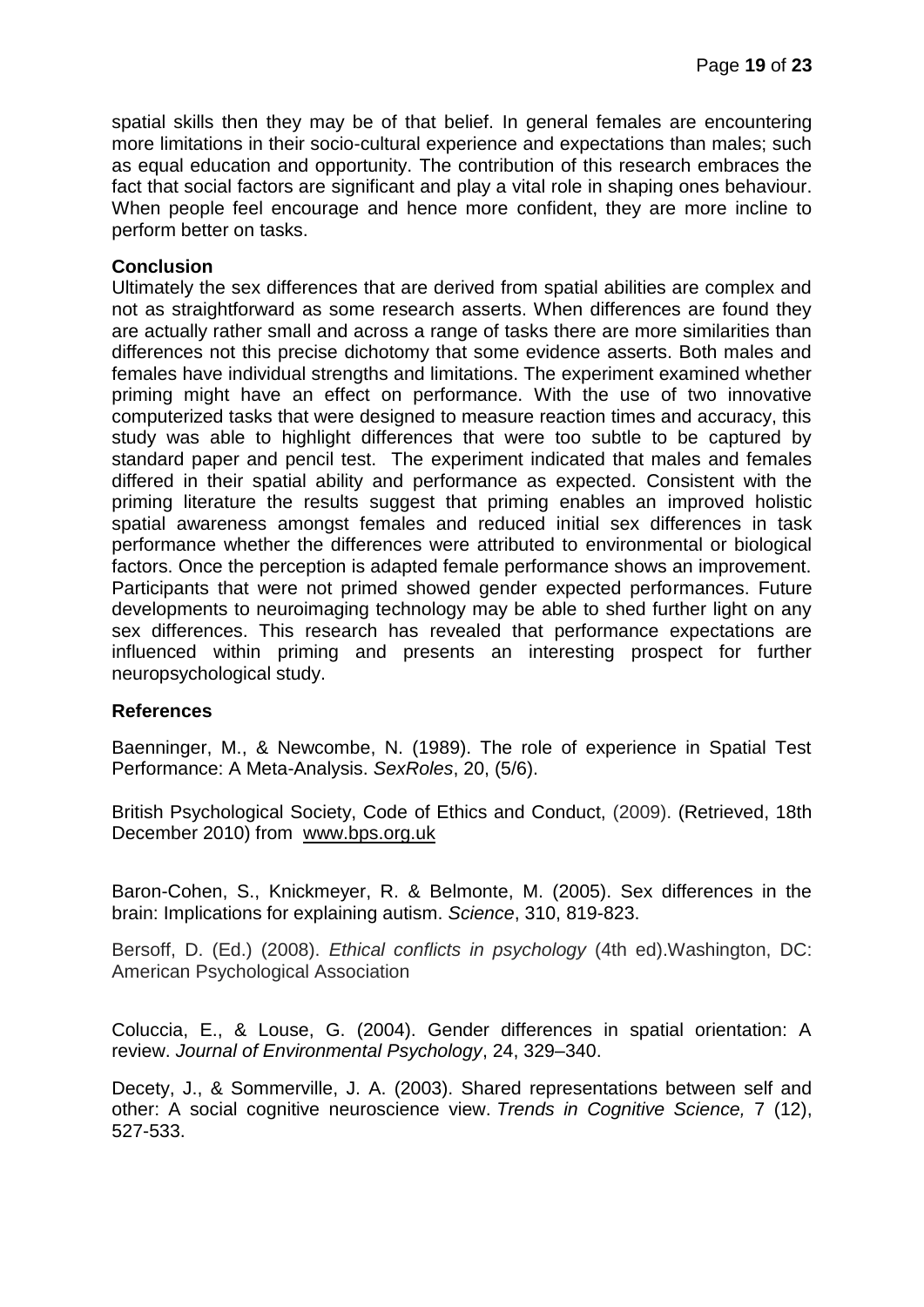Delgado, A. R. & Prieto, G. (2004). Cognitive mediators and sex related differences in mathematics. *Intelligence,* 32, 25–32.

Duff, S. J., & Hampson, E. (2001a). A sex difference on a novel spatial working memory task in humans. *Brain and Cognition*, 47 (3), 470-493.

Ecuyer-Dab, I., & Robert, M. (2003). Have sex differences in spatial ability evolved from male competition for mating and female concern for survival? *Cognition*, 91 (3), 221-257.

Feng, J., Spence, I. & Pratt, J. (2007). Playing an action video game reduces gender differences in spatial cognition. *Psychological Science*, 18, 850–855.

Fine, C. (2008). The Delusions of Gender: The Real Science Behind Sex Differences. Icon Books

Foss, J. E. (1996). Is there a natural sexual inequality of intellect? A reply to Kimura. *Hypatia*, 11, 24-46

Gardner, H. (1993). Multiple intelligences: The theory in practice. New York: Basic Books.

Gaulin, S. J. C. (1992). Evolution of sex differences in spatial ability. *Yearbook of Physical Anthropology*, 35, 125-151.

Gaulin, S. J. C., & FitzGerald, R. W. (1989). Sexual selection for spatial learning ability. *Animal Behavior*, 37, 322-331.

Gittler, G., & Vitouch, O. (1994). Empirical contribution to the question of sexdependent inheritance of spatial ability.Perceptual and Motor Skills, 78, 407–417.

Good, C., Aronson, J., & Harder, J. A. (2008). Problems in the pipeline: Women's achievement in high level maths courses *Journal of Applied Developmental Psychology*, 29, 17-28

Halpern, D. F. (2007). Science sex and good sense: Why women are underrepresented in some areas of science and math. In S. J. Ceci & W. M. Williams (Eds.), why aren't more women in science? Top researchers debate the evidence (pp. 121–130). Washington, DC: American Psychological Association.

Hamilton, C. J. (1995). Beyond sex differences in visuo-spatial processing. The impact of gender trait possession. *British Journal of Psychology*, 86, 1–20.

Hyde, J.S., & Linn, M.C. (1988). Gender differences in verbal ability: a meta-analysis. *Psychological Bulletin*, 104, 53-69

Haywood, H. C., & Lidz, C. S. (2007). Dynamic assessment in practice: Clinical and educational applications. New York: Cambridge University Press.

Hochberg, J., & Gellman, L. (1977). The effect of landmark features on mental rotation times. *Memory and Cognition*, 5, 23-26.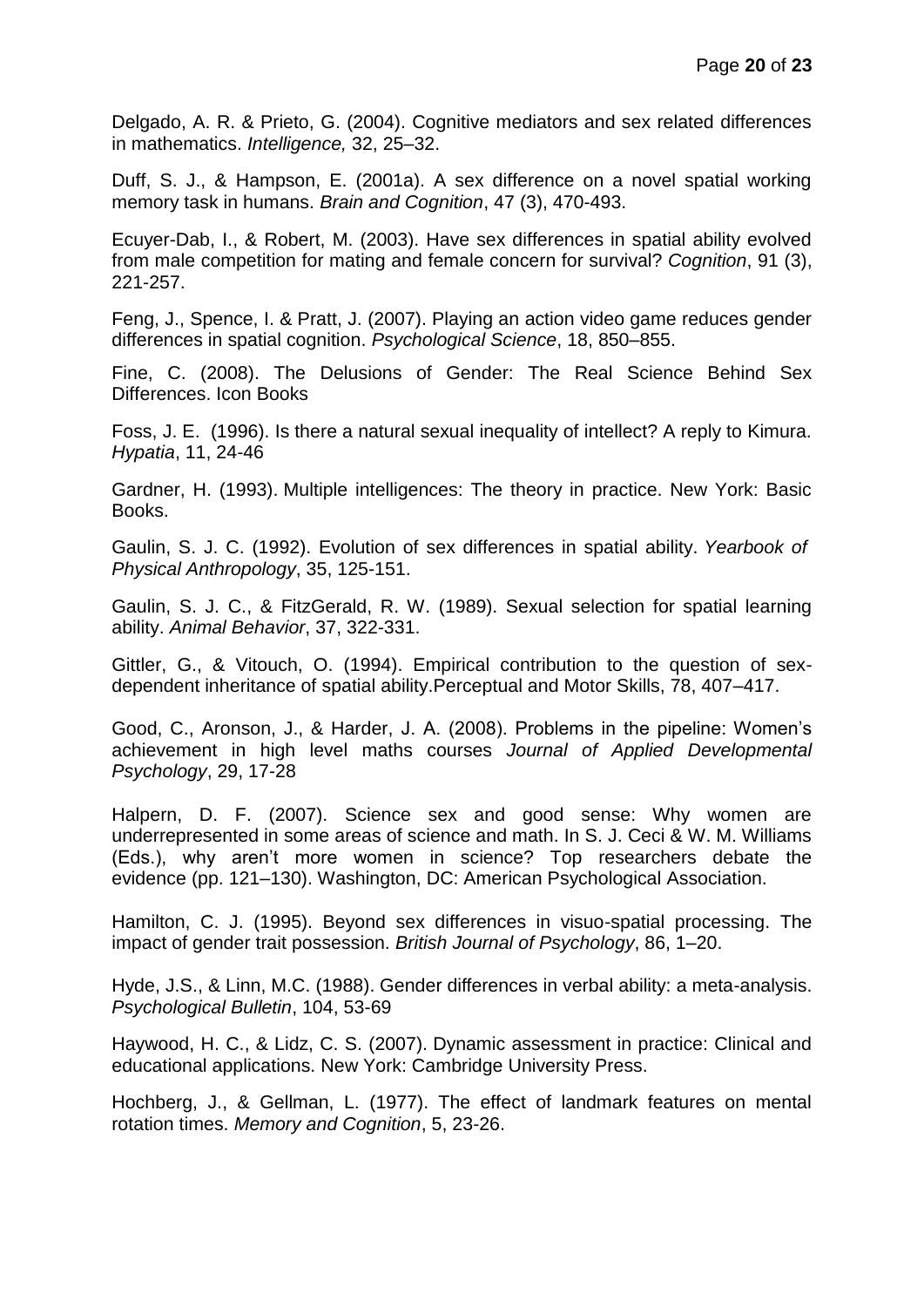Iachini, T., Ruotolo, F., & Ruggiero, G. (2009). The effects of familiarity and gender on mental spatial representation of the real environment. *Journal of Environmental Psychology*, 29,277-234

James, T. W., & Kimura, D. (1997). Sex differences in remembering the locations of objects in an array: Location-shifts versus location-exchanges. *Evolution and Human Behavior*, 18 (3), 155-163.

Kim, S. G., Ashe, K., Hendrich, J. M., Ellermann, H., Merkle, H., & Ugurbil, K. (1993). Functional magnetic resonance imaging of motor cortex: Hemispheric asymmetry and handedness. Science, 261, 615–617.

Kimura, D. (1999). *Sex and Cognition*. Cambridge: MIT Press

Kimura, D. (2002). Sex differences in the brain. *Scientific American*, 12, 32–37

Kramer, J. H. Leopard, J. Ellenberg, L. & Share, L. J. (1996). Developmental sex differences in global-local perceptual bias. *Neuropsychology*, 10, 402–407.

Lawton, C. A. (1994). Gender differences in way-finding strategies: relationship to spatial ability and spatial anxiety. *Sex Roles*, 301 (11/12).

Levin, S., Mohamed, F. & Platek, S. (2005). Common ground for spatial cognition? A behavioral and FMRI study of sex differences in mental rotation and spatial working memory. *Evolutionary Psychology*, 3, 227-254.

Levine, S. C., Vasilyeva, M., Lourenco, F., Newcombe, N.S., & Huttenlocher, J. (2005). Socioeconomic status modifies the sex difference in spatial skill. *Psychological Science*, 16, 841–845

Levy, J., & Heller, W. (1992). Gender differences in human neuropsychological function. In: Gerall AA, Moltz H, Ward IL, editors. *Handbook of Behavioral Neurobiology.* New York: Plenum

Lidz, C. S., & Elliott, J. (Eds.). (2000). Dynamic assessment: Prevailing models and applications. New York; Greenwich, CT: JAI Press.

Linn, M. C., & Petersen, A. C. (1985). Emergence and characterization of gender differences in spatial abilities: a metaanalysis. *Child Development*, 56, 1479–1498.

Maccoby, E. E., & Jacklin, C. N. (1974). The psychology of sex differences, Stanford, CA: Stanford University Press.

McBurney, D. H., Gaulin, S. J. C., Devineni, T., & Adams, C. (1997). Superior spatial memory of women: Stronger evidence for the gathering hypothesis. *Evolution and Human Behavior,* 18 (3), 165-174.

Newcombe, N. S. (2007). Taking science seriously: Straight thinking about spatial sex differences. In S. J. Ceci & W. M. Williams (Eds.), Why aren't more women in science? Top researchers debate the evidence (pp. 69–78). Washington, DC: American Psychological Association.

Oldfield, R. C. (1971). The assessment and analysis of handedness: The Edinburgh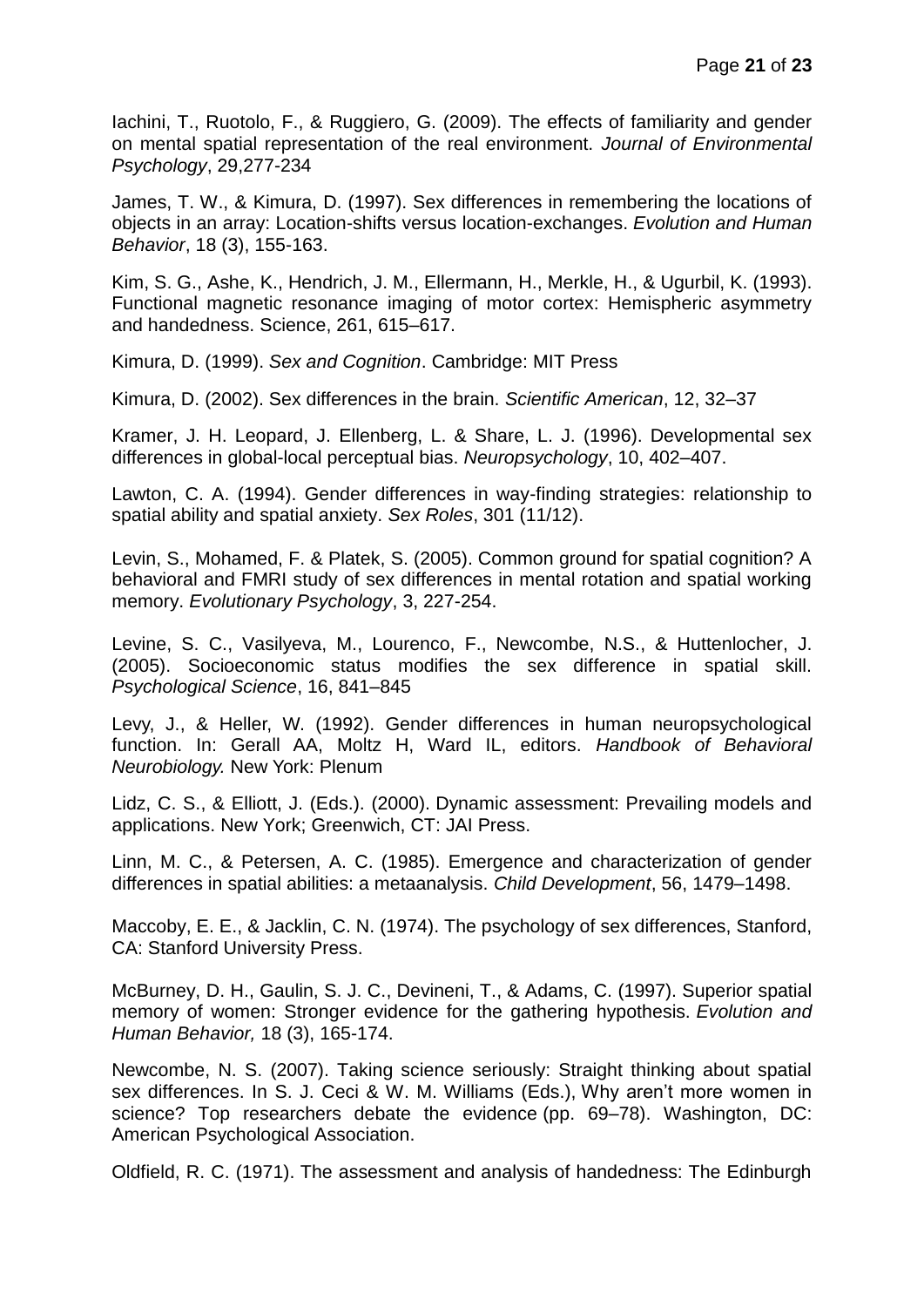inventory. *Neuropsychologia*, 9 (1), 97-113

Ortner, T. M., & Sieverding, M. (2008). Where are the Gender Differences? Male Priming Boosts Spatial Skills in Women. *Sex Roles*, 59 (4), 271-281

Roberts, J. E., & Bell, M.A. (2003). Two- and three-dimensional mental rotation tasks lead to different parietal laterality for men and women International Journal of Psychophysiology 50, 235–246

Rizzolatti, G., & Craighero, L. (2004). The mirror-neuron system. *Annual Review of Neurosciences, 27,* 169-192.

Schmader, T. (2002). Gender identification moderates stereotype threat effects on women's math performance. *Journal of Experimental Social Psychology*. 38 (2), 194- 201.

Sharps, M. J., Price, J. L., & Williams, J. K. (1994). Spatial cognition and gender. Instructional and stimulus influenceon mental image rotation performance. *Psychology of Women Quarterly*, 18, 413–425.

Shepard, R. N., & Metzler, J. (1971). Mental rotation of three-dimensional objects. *Science*, 171, 701–703.

Sherman, J. A. (1967). Problems of sex differences in space perception and aspects of intellectual functioning. *PsychologicalReview*, 74, 290–299.

Silverman, I., Choi, J., Mackewn, A., Fisher, M., Moro, J., & Olshansky, E. (2000). Evolved mechanisms underlying wayfinding: Further studies on the hunter-gatherer theory of spatial sex differences. *Evolution and Human Behavior*, 21(3), 201-213.

Silverman, I., & Eals, M. (1992). Sex differences in spatial abilities: Evolutionary theory and data. In J. H. Barkow, L. Cosmides & J. Tooby (Eds.), *The adapted mind: Evolutionary psychology and the generation of culture* (pp.533-549). New York: Oxford University Press.

Sommer, I. E. C., Aleman, A., Bouma, A., & Kahn, R. S. (2004). Do women really have more bilateral language representation than men? A meta-analysis of functional imaging studies. Brain, 127 (8), 1845–1852

Steele, J., James, J., B. & Barnett, R. C. (2002). [Learning in a man's world:](http://www.atkinson.yorku.ca/~jsteele/files/Steeleetal_PWQ_2002.pdf)  [Examining the perceptions of undergraduate women in male-dominated academic](http://www.atkinson.yorku.ca/~jsteele/files/Steeleetal_PWQ_2002.pdf)  [areas.](http://www.atkinson.yorku.ca/~jsteele/files/Steeleetal_PWQ_2002.pdf) *Psychology of Women Quarterly*, 26, 46-50.

Sternberg, R. J., & Grigorenko, E. L. (2002). Dynamic testing. New York: Cambridge University Press.

Sutton, J. The battle of the sex differences *The Psychologist* 23, (11), 900-904

Tzuriel, D. Egozi, G. (2010). Gender Differences in Spatial Ability of Young Children: The Effects of Training and Processing Strategies. *Child Development* 81 (5), 1417- 1430.